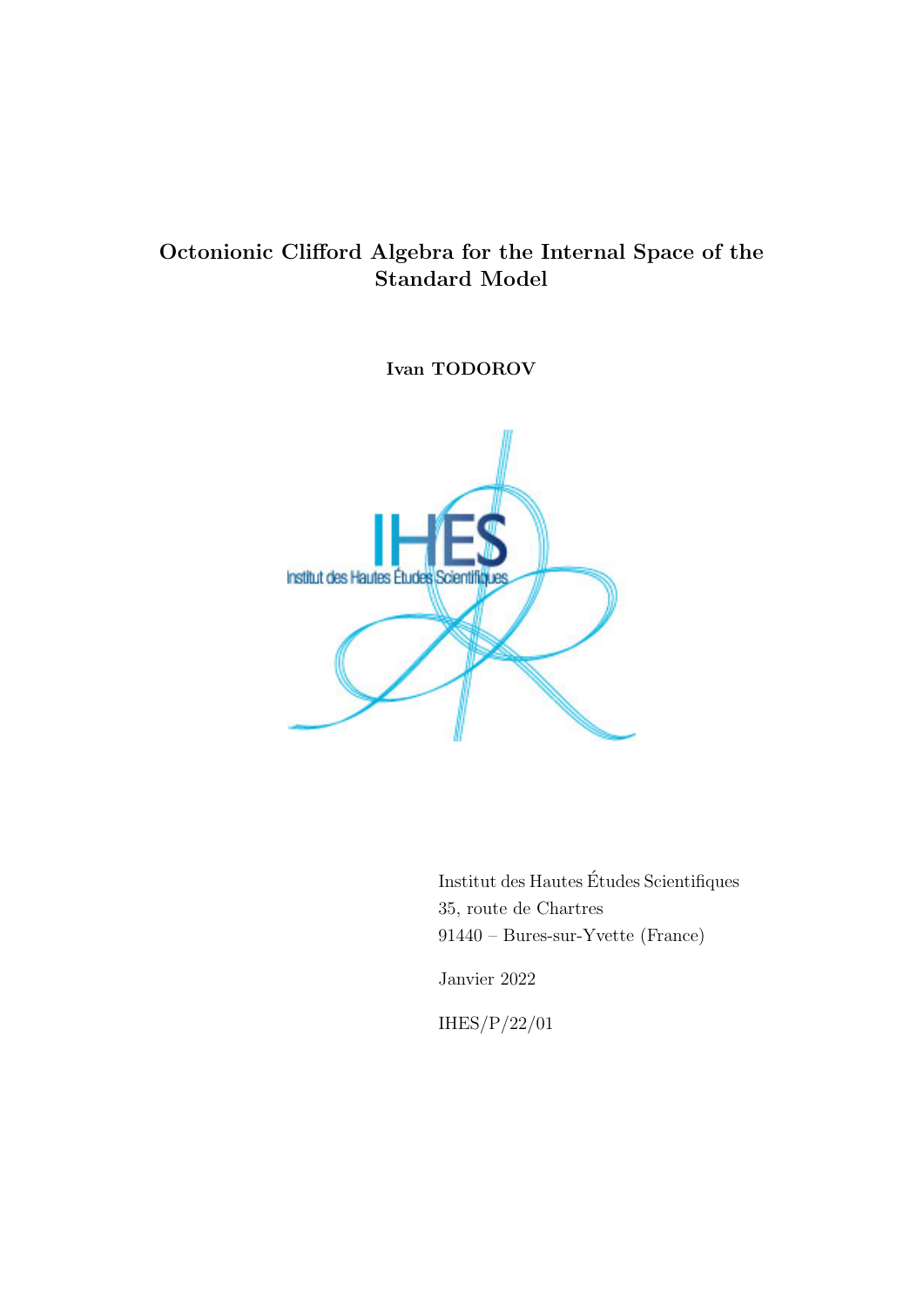# Octonionic Clifford Algebra for the Internal Space of the Standard Model<sup>∗</sup>

Ivan Todorov

Institut des Hautes Etudes Scientifiques, 35 route de Chartres, ´ F-91440 Bures-sur-Yvette, France and

Institute for Nuclear Research and Nuclear Energy, Bulgarian Academy of Sciences, Tsarigradsko Chaussee 72, BG-1784 Sofia, Bulgaria (permanent address) e-mail address: ivbortodorov@gmail.com

#### Abstract

We explore the  $\mathbb{Z}_2$  graded product  $C\ell_{10} = C\ell_4 \widehat{\otimes} C\ell_6$  as a finite internal space algebra of the Standard Model of particle physics. The gamma matrices generating  $C\ell_{10}$  are expressed in terms of left multiplication by the imaginary octonion units and the Pauli matrices. The subgroup of  $Spin(10)$  that fixes an imaginary unit (and thus allows to write  $\mathbb{O} = \mathbb{C} \oplus \mathbb{C}^3$  expressing the quark-lepton splitting) is the Pati-Salam group  $G_{PS} = Spin(4) \times Spin(6)/\mathbb{Z}_2 \subset Spin(10)$ . If we identify the preserved imaginary unit with the  $C\ell_6$  pseudoscalar  $\omega_6 = \gamma_1 \cdots \gamma_6, \omega_6^2 = -1$ , then  $P = \frac{1}{2}(1 - i\omega_6)$  will be the projector on the extended particle subspace, including the right-handed (sterile) neutrino. We express the generators of  $C\ell_4$  and  $C\ell_6$  in terms of fermionic oscillators  $a_\alpha, a^*_{\alpha}, \alpha = 1, 2$ and  $b_j, b_j^*, j = 1, 2, 3$  describing flavour and colour, respectively. The internal space observables belong to the Jordan subalgebra of hermitian elements of the complexified Clifford algebra  $\mathbb{C} \otimes C\ell_{10}$  which commute with the weak hypercharge  $\frac{1}{2}Y = \frac{1}{3}\sum_{j=1}^3 b_j^* b_j - \frac{1}{2}\sum_{\alpha=1}^2 a_{\alpha}^* a_{\alpha}$ . We only distinguish particles from antiparticles if they have different eigenvalues of Y. Thus the sterile neutrino and antineutrino (both with  $Y = 0$ ) are allowed to mix into Majorana neutrinos. Restricting  $Cl_{10}$  to the particle subspace, which consists of leptons with  $Y < 0$  and quarks, allows a natural definition of the Higgs field Φ, the scalar of Quillen's superconnection, as an element of  $C\ell_4^1$ , the odd part of the first factor in  $C\ell_{10}$ . As an application we express the ratio  $\frac{m_H}{m_W}$  of the Higgs and the W-boson masses in terms of the cosine of the theoretical Weinberg angle.

<sup>∗</sup>Extended version of a lecture presented at the Workshop Octonions and the Standard Model, Perimeter Institute, Waterloo, Canada, February-May 2021, and at the 14th International Workshop Lie Theory and Its Applications to Physics (LT 14), Sofia, June 2021.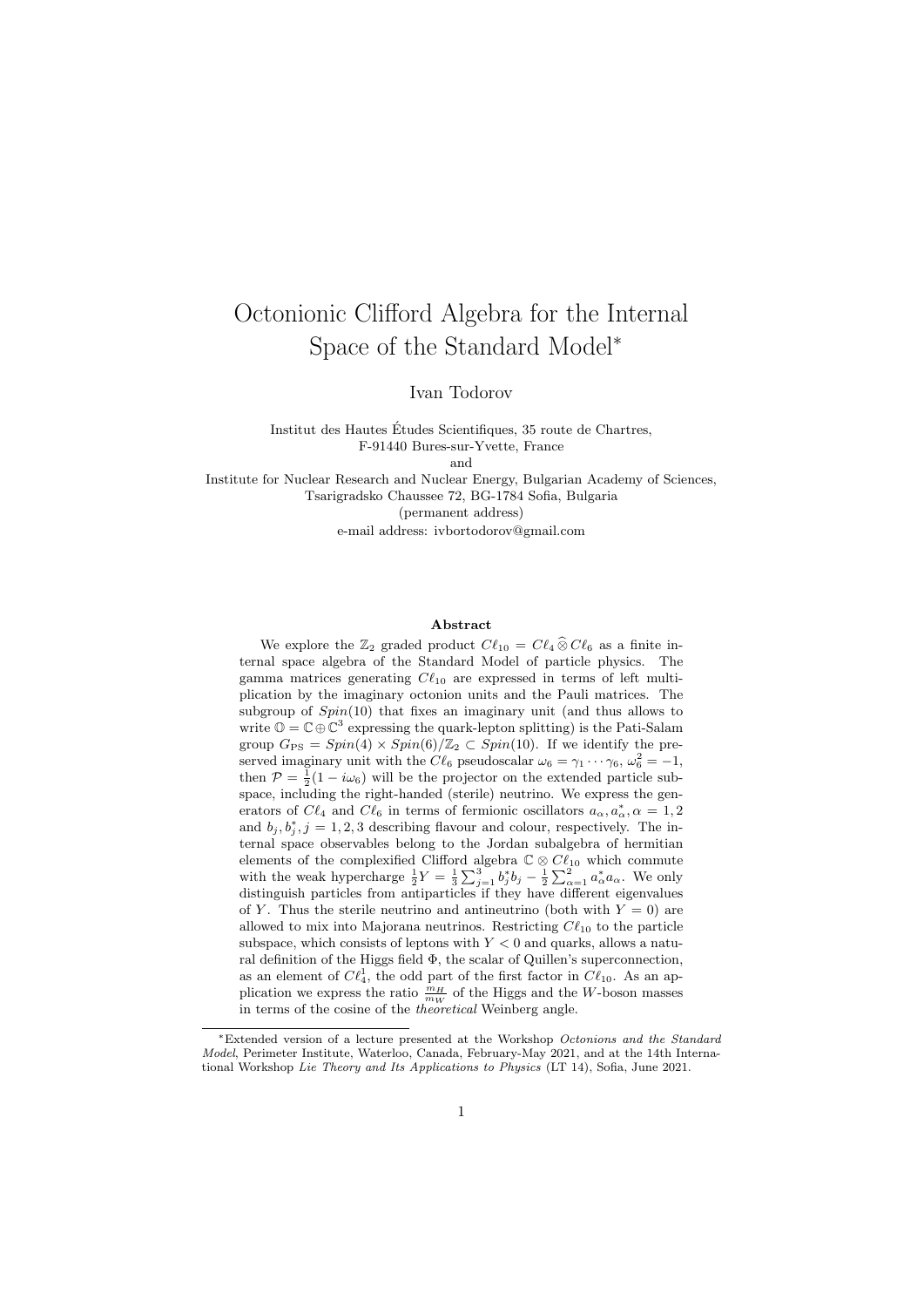## 1 Introduction

The elaboration of the Standard Model (SM) of particle physics was completed in the early 1970's. To quote John Baez [B21] 50 "years trying to go beyond the Standard Model hasn't yet led to any clear success". The present paper belongs to an equally long albeit less fashionable effort to clarify the algebraic (or geometric) roots of the SM, more specifically, to find a natural framework featuring its internal space properties. After discussing some old ideas motivating our approach among others, we review some recent developments, clarifying on the way the role of different projection operators, expressed in terms of Clifford algebra pseudoscalars and their interrelations.

Most ideas on the natural framework of the SM originate in the 1970's, the first decade of its existence. (Two exceptions: the Jordan algebras were introduced and classified in the 1930's [J, JvNW]; the noncommutative geometry approach originated in the late 1980's, [C, DKM, CL] and is still vigorously developed by Connes and collaborators [CC, CCS, CIS, NS].)

First, early in 1973, the ultimate division algebra, the octonions<sup>1</sup> were introduced by Gürsey<sup>2</sup> and his student Günaydin  $[GG, G]$  for the description of quarks and their SU(3) colour symmetry. The idea was taken up and extended to incorporate all four division algebras by G. Dixon (see [D10, D14] and earlier work cited there) and is further developed by Furey [F14, F15, F16, F, F18, FH1, FH]. Dubois-Violette (D-V) arrives at the octonions via the quark-lepton symmetry and the unimodularity of the colour group [D16]. Thus, the octonions appear with an additional complex structure,

$$
\mathbb{O} = \mathbb{C} \oplus \mathbb{C}^3, \tag{1.1}
$$

preserved by the subgroup  $SU(3)$  of the automorphism group  $G_2$  of  $\mathbb{O}$ .

### 1.1 Octonions as a composition algebra. The Cayley-Dickson construction

One can in fact provide a basis free definition of the octonions starting with the splitting (1.1). To this end one uses the skew symmetric vector product and the standard inner product on  $\mathbb{C}^3$  to define a noncommutative and non-associative distributive product  $xy$  on  $\mathbb{O}$  and a real valued nondegenerate symmetric bilinear form  $\langle x, y \rangle = \langle y, x \rangle$  such that the quadratic norm  $N(x) = \langle x, x \rangle$  is multiplicative:

$$
N(xy) = N(x)N(y) \quad \text{for} \quad N(x) = \langle x, x \rangle \tag{1.2}
$$

(cf. [D16, TD]). Furthermore, defining the real part of  $x \in \mathbb{O}$  by  $\text{Re } x = \langle x, 1 \rangle$ and the octonionic conjugation  $x \to x^* = 2\langle x, 1 \rangle - x$ , we shall have

$$
xx^* = N(x)\mathbb{I} \Leftrightarrow x^2 - 2\langle x, 1 \rangle x + N(x)\mathbb{I} = 0.
$$
 (1.3)

<sup>&</sup>lt;sup>1</sup>For a pleasant to read review of octonions, their history and applications – see [B02].

<sup>2</sup>See Witten's eloquent characterization of his personality and work in the Wikipedia entry on Feza Gürsey (1921-1991).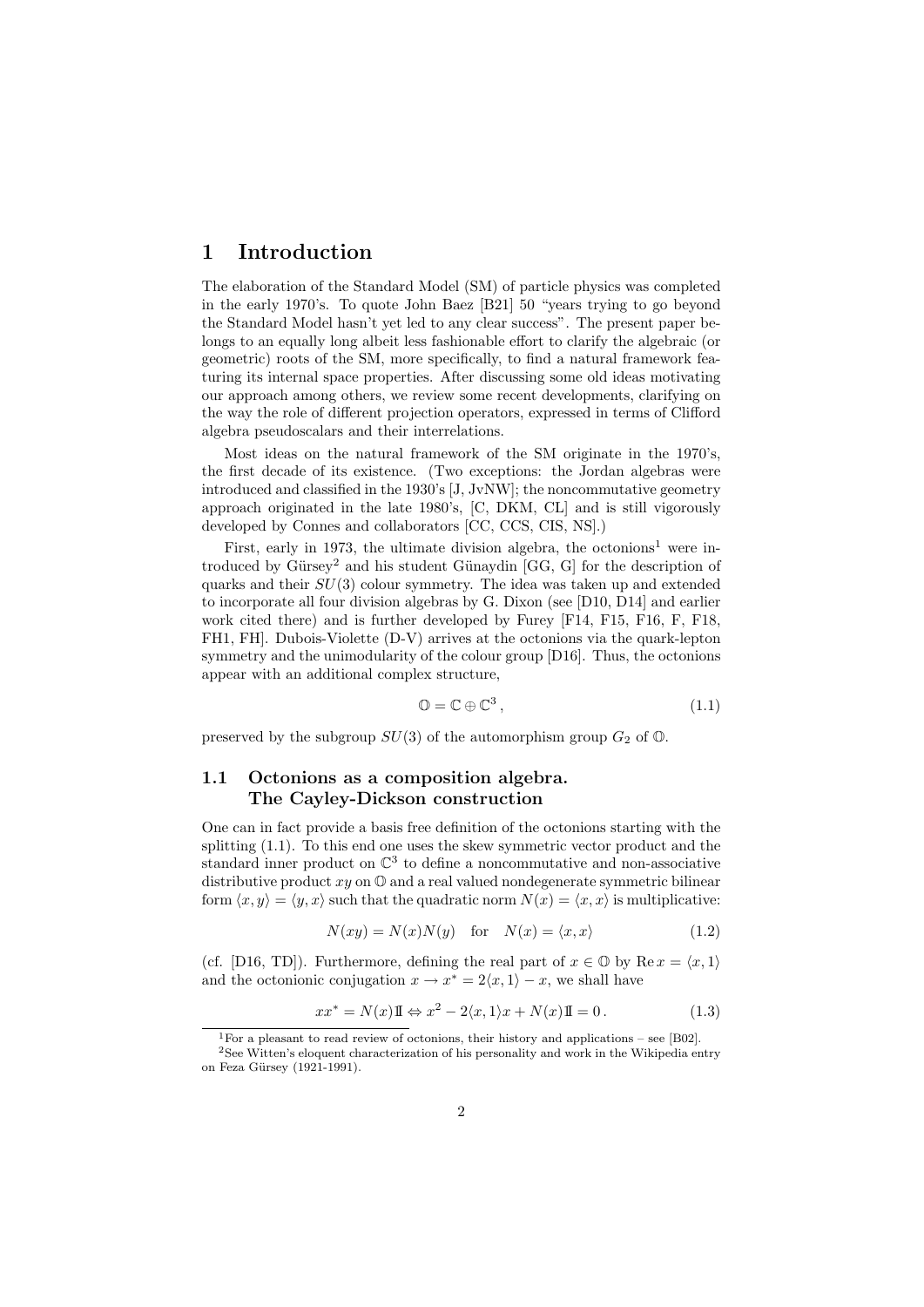A unital algebra with a non-degenerate quadratic norm obeying (1.2) is called a composition algebra.

Another basis free definition of the octonions  $\mathbb{O}$  and of their split version  $\widetilde{\mathbb{O}}$  can be given in terms of quaternions by the Cayley-Dickson construction. We represent the quaternion as scalars plus vectors

$$
\mathbb{H} = \mathbb{R} \oplus \mathbb{R}^3, \ x = u + U, \ y = v + V, \ u, v \in \mathbb{R}, \ U, V \in \mathbb{R}^3,
$$

$$
xy = uv - \langle U, V \rangle + uV + Uv + U \times V
$$
(1.4)

with the vector product  $U \times V \in \mathbb{R}^3$  satisfying

$$
U \times V = -V \times U, \ (U \times V) \times W = \langle U, W \rangle V - \langle V, W \rangle U. \tag{1.5}
$$

The product (1.4) is clearly noncommutative but one verifies that it is associative. The Cayley-Dickson construction defines the octonions  $\mathbb O$  and the split octonions  $\widetilde{\mathbb O}$  in terms of a pair of quaternions and a new "imaginary unit"  $\ell$  as:

$$
x = u + U + \ell(v + V), \ \ell(v + V) = (v - V)\ell,
$$

$$
\ell^2 = \begin{cases} -1 & \Rightarrow & x \in \mathbb{O} \\ 1 & \Rightarrow & x \in \mathbb{O}. \end{cases}
$$
(1.6)

### 1.2 Jordan algebras; grand unified theories; Clifford algebras

D-V suggests that classical observables (real valued functions) are replaced by an algebra of functions on space-time with values in a finite dimensional euclidean Jordan algebra<sup>3</sup>. As a particularly attractive choice, which incorporates the idea of quark-lepton symmetry, D-V proposes [D16] the exceptional Jordan algebra of  $3 \times 3$  hermitian matrices with octonionic entries,

$$
J_3^8 = \mathcal{H}_3(\mathbb{O}). \tag{1.7}
$$

This approach is further pursued in [TD, TD-V, DT, T, DT20].

A second development, Grand Unified theory (GUT), anticipated during the same 1973 by Pati and Salam  $[PS]$ , became for a time mainstream<sup>4</sup>. Fundamental chiral fermions fit the complex spinor representation of  $Spin(10)$ , introduced as a GUT group by Fritzsch and Minkowski and by Georgi. A preferred symmetry breaking yields the maximal rank semisimple Pati-Salam subgroup,

$$
G_{\rm PS} = \frac{Spin(4) \times Spin(6)}{\mathbb{Z}_2} \subset Spin(10),
$$
  
\n
$$
Spin(4) = SU(2)_L \times SU(2)_R, Spin(6) = SU(4).
$$
 (1.8)

We note that  $G_{PS}$  is the only GUT group which does not predict a gauge triggered proton decay. It is also encountered in the noncommutative geometry approach to the SM [CCS, BF]. In general, GUTs provide a nice home for

<sup>3</sup>These algebras are defined and classified in [JvNW]; for concise reviews see Sect. 3.2 in [D16] and Sect. 2 of [T].

<sup>&</sup>lt;sup>4</sup>For an enlightening review of the algebra of GUTs and some 40 references see [BH].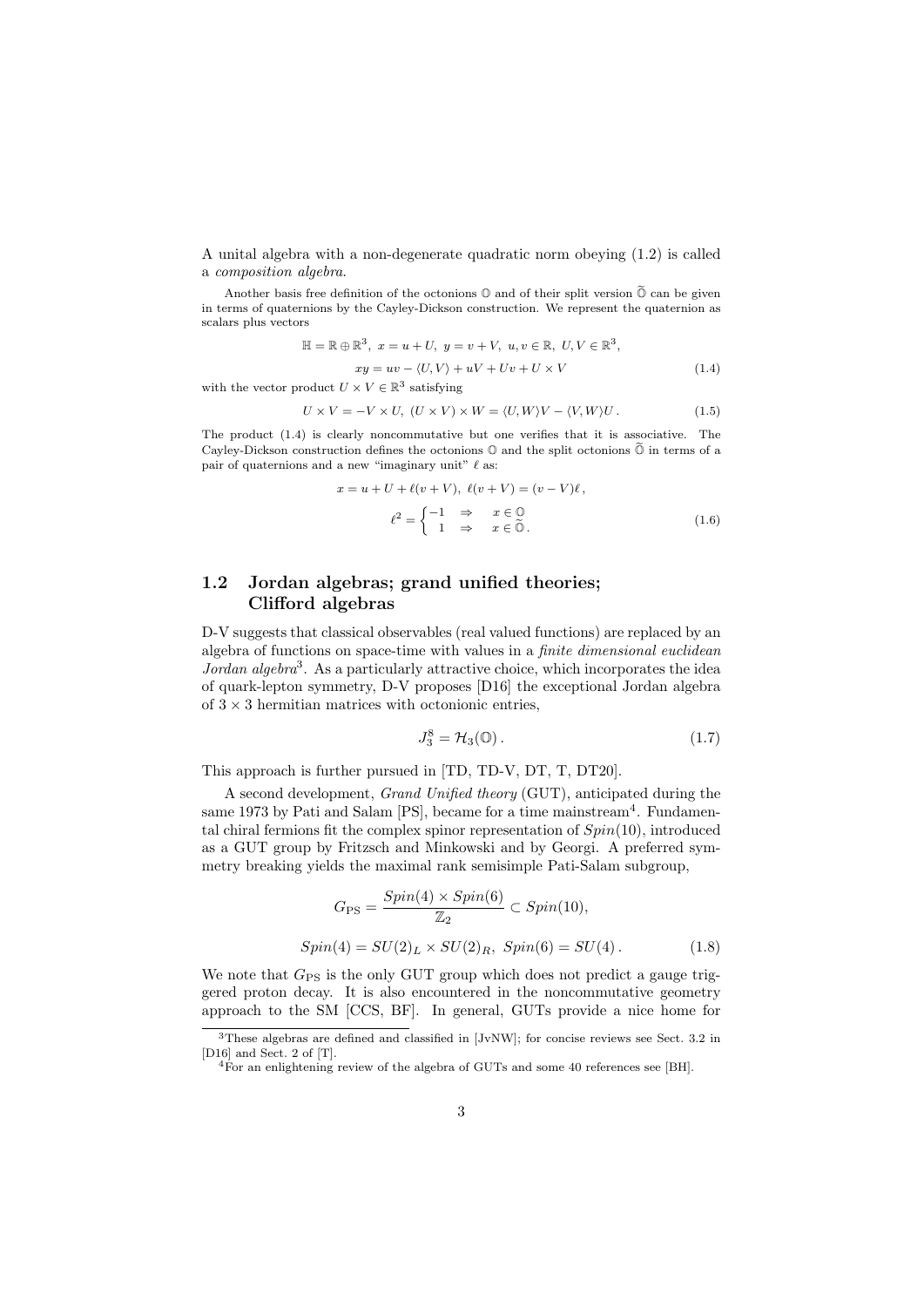the fundamental fermions, as displayed by the two 16-dimensional complex conjugate "Weyl spinors" of  $Spin(10)$ . Their other representations, however, like the 45-dimensional adjoint representation of  $Spin(10)$  are much too big, involve unobserved beasts like leptoquarks which cause difficulties.

A central role in our approach will be given to the Clifford algebra<sup>5</sup>  $C\ell_{10}$ , viewed as a  $\mathbb{Z}_2$ -graded tensor product [F16, F, T21]:

$$
C\ell_{10} = C\ell_4 \widehat{\otimes} C\ell_6. \tag{1.9}
$$

The complexified Clifford algebra has a single faithful irreducible representation (IR) of dimension  $2^5 = 32$  which fits precisely the fundamental (anti)fermions of one generation. Clifford algebras were also applied to the SM in the 1970's – see [CG] and references therein. There are two new points in our approach.

1) We use the presence of the octonions with a preferred complex structure in  $C\ell_{8+\nu}, \nu = 0, 1, 2$  to derive the gauge group of the SM (for  $C\ell_9$ ),

$$
G_{\rm SM} = S(U(2) \times U(3))\tag{1.10}
$$

and its left right symmetric extension (for  $C\ell_{10}$ ) [B] (see also the talks of J. Baez [B21], K. Krasnov [K21] and L. Boyle at the Perimeter Institute Workshop, as well as [FH1, FH, T21]). One relies, in particular, on the nonassociativity of the octonions (as emphasized in [K]) which implies noncommutativity of left and right multiplication  $L_x$ ,  $R_y$   $(x, y \in \mathbb{O})$ .

2) We make essential use of the  $\mathbb{Z}_2$  grading of the Clifford algebra. The Higgs field, which intertwines left and right chiral fermions, belongs to the odd part of the factor  $C\ell_4$  in (1.9) [DT20, T21]. This fits perfectly the super-connection approach to the SM, pioneered by Ne'eman [N] and Fairlie [F79] well before the notion was coined (and named) by mathematicians [Q, MQ].

Octonions by themselves are not fitted to describe observables. Their Jordan subalgebra of hermitian elements consists just of the real numbers. They do enter however the Jordan *spin factors*  $J_2^{\nu}$  of degree  $\nu \geq 7$  whose associative envelopes are  $C\ell_{\nu+1}$  (as well as the exceptional Jordan algebra (1.7)):

$$
J_2^{\nu} \subset C\ell_{\nu+1}'(\nu=7,8,9,\cdots), \dim(J_2^{\nu}) = \nu+2, J_2^8 \subset J_3^8. \tag{1.11}
$$

As already noted, for  $\nu = 8, 9$  their Clifford envelopes may describe the internal space observables of one generation of fundamental fermions. It will be recalled in Sect. 3 that the gauge group of the SM (1.10) is recovered by considering the restriction of  $J_3^8$  to  $J_2^8$ . More precisely,  $G_{\text{SM}}$  appears as the intersection of two subgroups of the automorphism group  $F_4$  of  $J_3^8$ : the centralizer  $F_4^{\omega}$  of  $\omega \in SU(3)_c \subset F_4$ ,  $\omega^2 + \omega + 1 = 0$  and  $Spin(9)$ , the stabilizer of  $J_2^8$ , the subalgebra of  $3 \times 3$  matrices in  $J_3^8$  with zero first row and first column:

$$
G_{\rm SM} = F_4^{\omega} \cap Spin(9) \subset F_4 , \qquad (1.12)
$$

 $5$ Aptly called *geometric algebra* by its inventor – see [DL].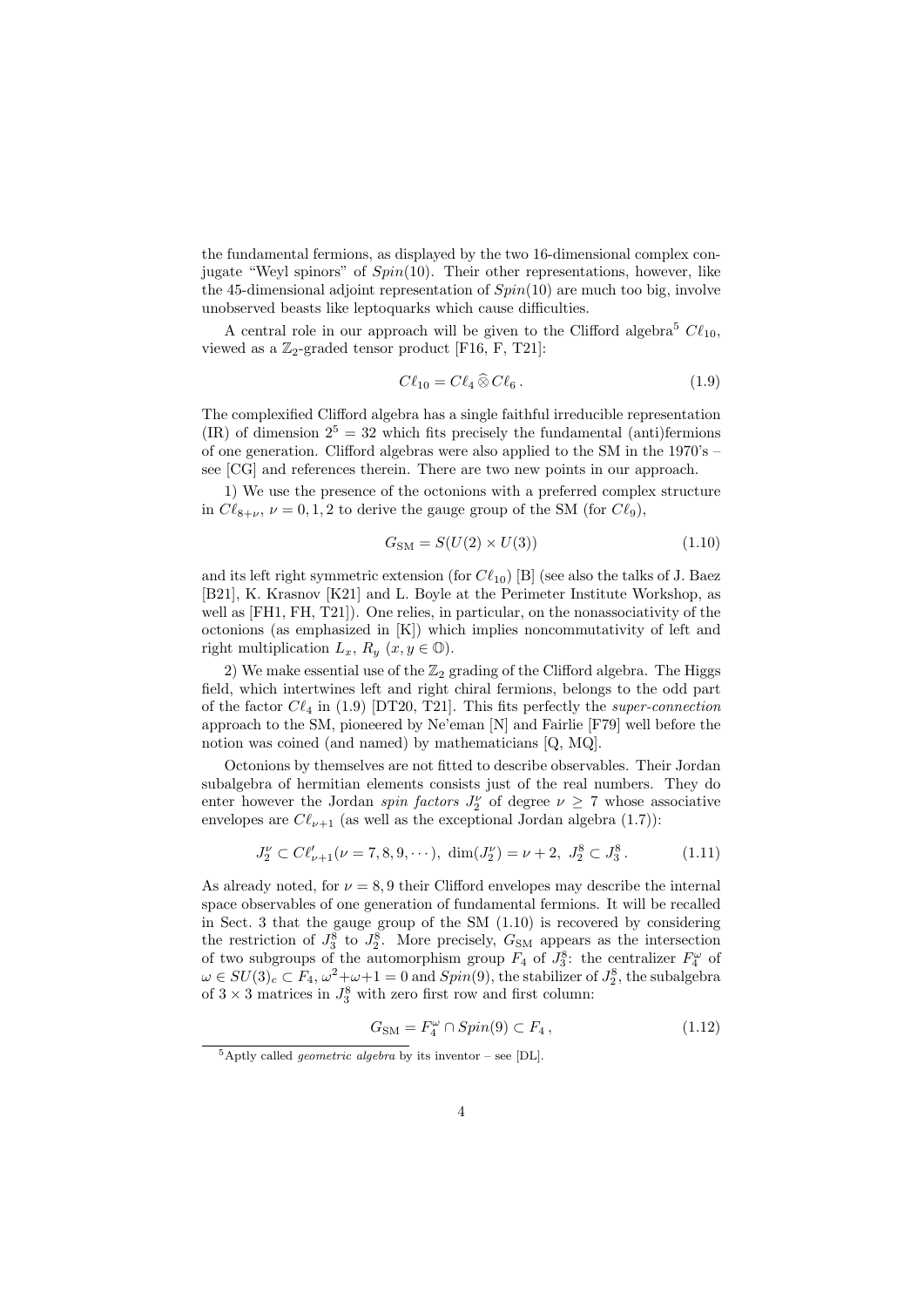$$
F_4^{\omega} = \frac{SU(3)_c \times SU(3)}{\mathbb{Z}_3}, \ \omega(z+Z) = z + exp\left(\frac{2\pi i}{3}\right)Z, \ z \in \mathbb{C}, \ Z \in \mathbb{C}^3. \tag{1.13}
$$

 $(x = z + Z)$  being a realization of the splitting (1.1), [TD-V].) We shall see, however, that the representation of  $G_{SM}$ , obtained by restriction from  $Spin(9)$ only involves  $SU(2)_L$ -doublets, it has no room for  $e_R$ ,  $u_R$ ,  $d_R$ . This is, in fact, a manifestation of a general result (see, e.g. [CD], Proposition 15.2 (p. 674)): the only simple compact gauge groups allowing to accomodate chiral fermions are  $SU(n)$ ,  $n \ge 3$ ,  $Spin(4n + 2)$  and  $E_6$ .

# 2 Triality realization of  $Spin(8)$ ;  $Cl_{-6}$

### 2.1 The action of octonions on themselves.  $Spin(8)$  as a subgroup of  $SO(8) \times SO(8) \times SO(8)$

The group  $Spin(8)$ , the double cover of the orthogonal group  $SO(8) = SO(0)$ , can be defined (see [Br, Y]) as the set of triples  $(g_1, g_2, g_3) \in SO(8) \times SO(8) \times$  $SO(8)$  such that

$$
g_2(xy) = g_1(x) g_3(y) \text{ for any } x, y \in \mathbb{O}. \tag{2.1}
$$

If u is a unit octonion,  $u^*u = 1$ , then the left and right multiplications by u are examples of isometries of O

$$
|L_u x|^2 = \langle ux, ux \rangle = \langle x, x \rangle, \ |R_u x|^2 = \langle xu, xu \rangle = \langle x, x \rangle \text{ for } \langle u, u \rangle = 1. \quad (2.2)
$$

Using the *Moufang identity*<sup>6</sup>

$$
u(xy)u = (ux)(yu) \text{ for any } x, y, u \in \mathbb{O}, \qquad (2.3)
$$

one verifies that the triple  $g_1 = L_u$ ,  $g_2 = L_u R_u$ ,  $g_3 = R_u$  satisfies (1.1) and hence belongs to  $Spin(8)$ . It turns out that triples of this type generate  $Spin(8)$ (see [Br] or Yokota's book [Y] for more details).

The mappings  $x \to L_x$  and  $x \to R_x$  are, of course, not algebra homomorphisms as  $L_x$  and  $R_y$  generate each an associative algebra while the algebra of octonions is non-associative. They do preserve, however, the quadratic relation  $xy^* + yx^* = 2\langle x, y \rangle \mathbb{I}:$ 

$$
L_x L_{y^*} + L_y L_{x^*} = 2\langle x, y \rangle \mathbb{I} = R_x R_{y^*} + R_y R_{x^*} . \tag{2.4}
$$

Eq. (2.4), applied to the span of the first six imaginary octonion units  $e_j$ ,  $j = 1, \dots, 6$ , setting  $L_{e_j} =: L_j, R_{e_j} =: R_j$  becomes the defining relation of the Clifford algebra  $C\ell_{-6}$ :

$$
L_j L_k + L_k L_j = -2\delta_{jk} = R_j R_k + R_k R_j, \ j, k = 1, \cdots, 6.
$$
 (2.5)

 $6$ See [S16] for a reader friendly review of Moufang loops and for a glimps of the personality of Ruth Moufang (1905-1971).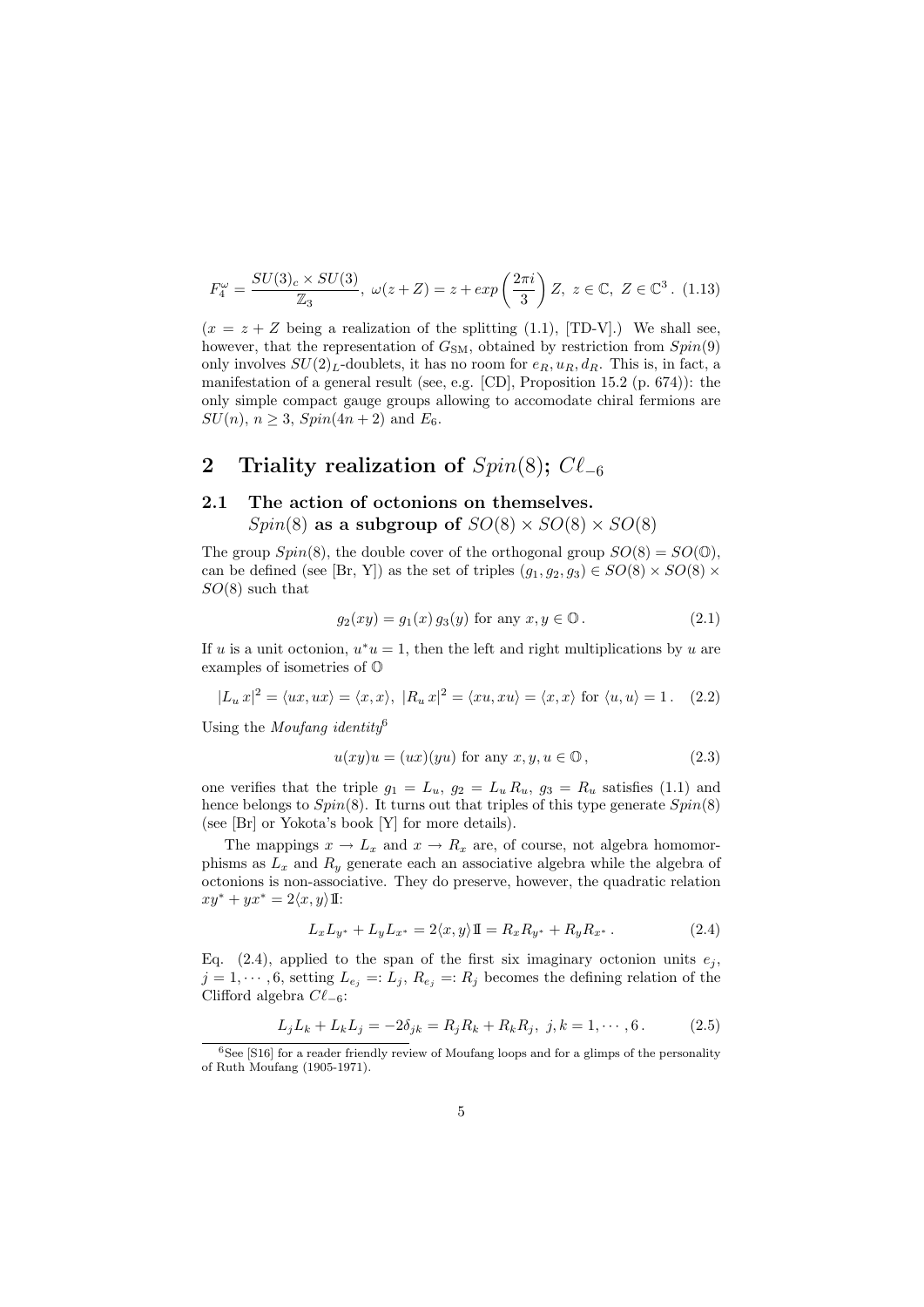In general,  $L_xL_y \neq L_{xy}$  (and similarly for R), but remarkably, as noted in [F16], the relation  $(e_1(e_2(e_3(e_4(e_5(e_6 e_a)))))) = e_7 e_a$  is satisfied for all  $a = 1, \dots, 8$ , so that

$$
L_1 L_2 \cdots L_6 = L_{e_7} =: L_7, \ R_1 R_2 \cdots R_6 = R_{e_7} =: R_7. \tag{2.6}
$$

While  $L_a R_a = R_a L_a$  (for  $a \in \mathbb{O}$ ) the non-associativity of the algebra of octonions is reflected in the fact that for  $x \neq y$ ,  $L_x$  and  $R_y$ , in general, do not commute.

#### 2.2  $C\ell_{-6}$  as a generating algebra of  $\mathbb O$  and of  $so(\mathbb O)$

The Lie algebra  $so(8)$  is spanned by the elements of negative square of  $C\ell_{-6}$ . If we denote the exterior algebra on the span of  $L_1, \dots, L_6$  by

$$
\Lambda^* \equiv \Lambda^* C \ell_{-6} = \Lambda^0 + \Lambda^1 + \dots + \Lambda^6 \left( \Lambda^1 = \text{Span}_{1 \leq j \leq 6} L_j, \ \Lambda^6 = \{ \mathbb{R} L_7 \} \right)
$$

then  $so(8) = \Lambda^1 + \Lambda^2 + \Lambda^5 + \Lambda^6$ . A basis of the Lie algebra, given by

$$
L_{\alpha 8} = \frac{1}{2} L_{\alpha}, \ L_{\alpha \beta} = -\frac{1}{4} [L_{\alpha}, L_{\beta}], \ \alpha, \beta = 1, \cdots, 7
$$
 (2.7)

obeys the standard commutation relations (CRs)

$$
[L_{ab}, L_{cd}] = \delta_{bc} L_{ad} - \delta_{bd} L_{ac} + \delta_{ad} L_{bc} - \delta_{ac} L_{bd},
$$
  

$$
L_{ab} = \frac{1}{4} (L_a L_b^* - L_b L_a^*), \ a, b, c, d = 1, 2, \cdots, 8
$$
 (2.8)

(and similarly for  $R_{ab}$ ). Each element of so(8) of square -1 defines a complex structure. (For a review of this notion in the context of Clifford algebras and spinors – see  $[D-V]$ .) Following  $[FH]$  we shall single out the *Clifford pseudoscalars*  $L_7$  and  $R_7$  (2.6) (called *volume forms* in the highly informative lectures [M] and Coxeter elements in [T11]). We shall use the (mod 7) multiplication rules of [B02] for the imaginary octonion units

$$
L_i e_j (= e_i e_j) = -\delta_{ij} + f_{ijk} e_k, \ f_{ijk} = 1
$$
  
for  $(i, j, k) = (1, 2, 4)(2, 3, 5)(3, 4, 6)(4, 5, 7)(5, 6, 1)(6, 7, 2)(7, 1, 3)$  (2.9)

and  $f_{ijk}$  is fully antisymmetric within each of the above seven triples. The Clifford pseudoscalar is naturally associated with the Cartan subalgebra of  $so(6)$ spanned by

$$
(L_{13}, L_{26}, L_{45}) \text{ as } L_7(e_1, e_2, e_4) = (e_3, e_6, e_5). \tag{2.10}
$$

We can write

$$
L_7 = 2^3 L_{13} L_{26} L_{45} \text{ (as } 2L_{13} = L_1 L_3^* = -L_1 L_3 \text{ etc.)}
$$
 (2.11)

The infinitesimal counterpart of (2.1) reads

$$
T_{\alpha}(x, y) = (L_{\alpha} x)y + x(R_{\alpha} y) \text{ for } \alpha, x, y \in \mathbb{O}, \ \alpha^* = \alpha,
$$
  
i.e. 
$$
T_{\alpha} = L_{\alpha} + R_{\alpha}.
$$
 (2.12)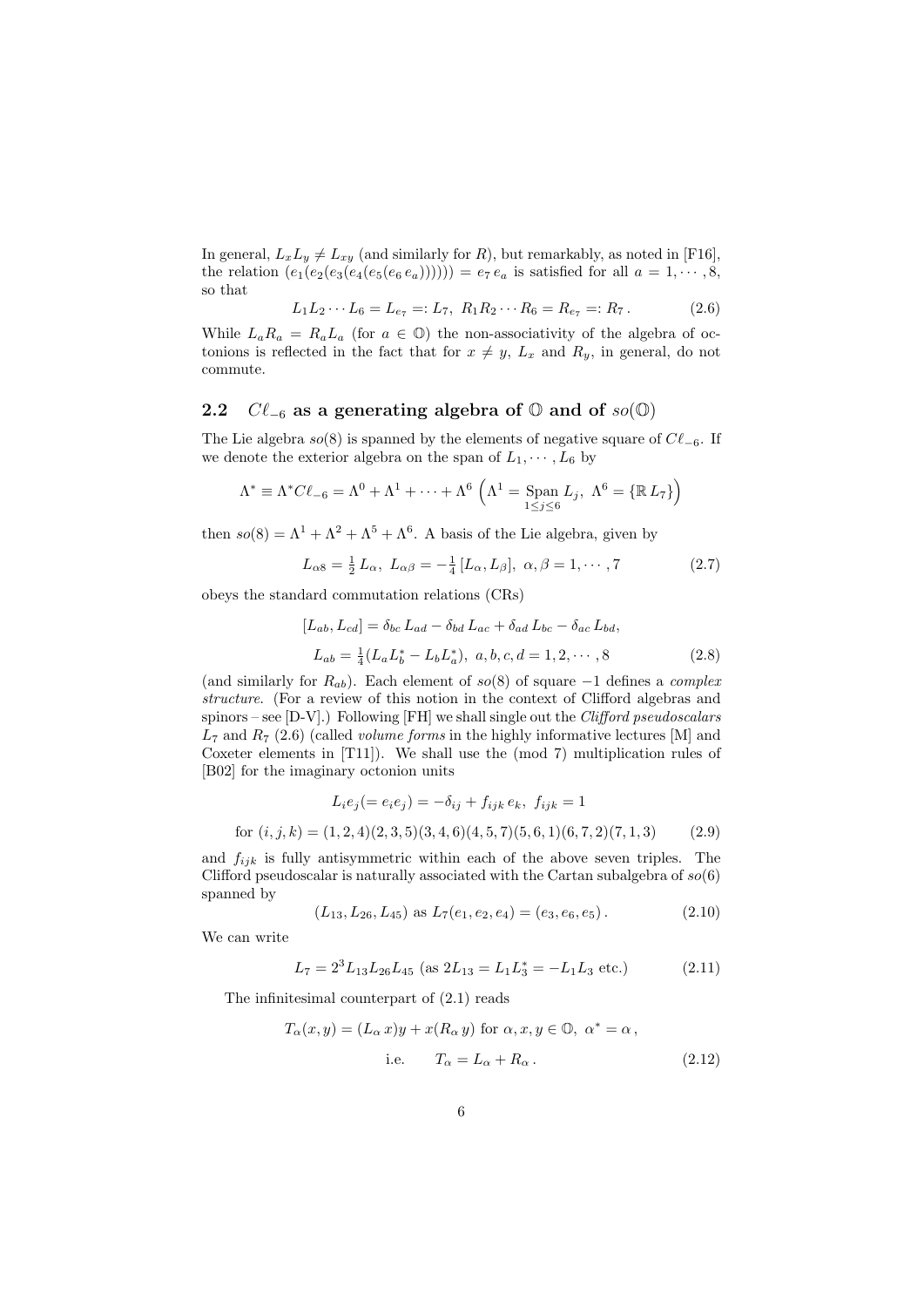There is an involutive outer automorphism  $\pi$  of the Lie algebra  $so(8)$  such that

$$
\pi(L_{\alpha}) = T_{\alpha}, \ \pi(R_{\alpha}) = -R_{\alpha}, \ \pi(T_{\alpha}) = L_{\alpha} \ (\pi^2 = id). \tag{2.13}
$$

As proven in Appendix A

$$
\pi(L_{ab}) = E_{ab} \text{ where } E_{ab} e_c = \delta_{bc} e_a - \delta_{ac} e_b \ (a, b, c = 1, 2, \cdots, 8, e_8 = 1) \ (2.14)
$$

 $(L_{ab})$ ,  $(E_{ab})$  and  $(R_{ab})$  provide three bases of so(8), each obeying the CRs (2.8). They are expressed by each other in terms of the involution  $\pi$ :

$$
L_{ab} = \pi(E_{ab}), \ E_{\alpha 8} = L_{\alpha 8} + R_{\alpha 8}, \ \alpha = 1, \cdots, 7. \tag{2.15}
$$

We find, in particular – see Appendix A:

$$
L_7 = 2L_{78} = E_{78} - E_{13} - E_{26} - E_{45} ,
$$

$$
R_7 = 2R_{78} = E_{78} + E_{13} + E_{26} + E_{45} = -L_{78} - L_{13} - L_{26} - L_{45}.
$$
 (2.16)

While  $L_{78} = 4L_{13}L_{26}L_{45}$  (2.11) commutes with the entire Lie algebra  $spin(6)$  $su(4)$  the  $u(1)$  generator

$$
C_1 = L_{13} + L_{26} + L_{45} \text{ centralizes } u(3) = u(1) \oplus su(3) \subset su(4) \tag{2.17}
$$

(that is the unbroken part of the gauge Lie algebra of the SM). The reader may verify the identity  $R_7^2 = -1$  for the right hand side of (2.16) using the relations

$$
L_{jk}^2 = -\frac{1}{4}, \ C_1^2 = -\frac{3}{4} + 2C_2, \ -C_1L_{07} = C_2 := L_{13}L_{26} + L_{13}L_{45} + L_{26}L_{45} \,. \tag{2.18}
$$

The above relations will be useful for the study of higher Clifford and Lie algebras that involve  $so(8)$  (expressed in terms of  $L_{ab}$  or  $R_{ab}$ ) as a subalgebra. We shall apply them in the next section to the chain of nested Clifford algebras and their derivation (Lie) algebras

$$
(C\ell_{-6} \subset) C\ell_8 \subset C\ell_9 \subset C\ell_{10} \leftrightarrow so(8) \subset so(9) \subset so(10).
$$
 (2.19)

In order to accomodate the duality between antihermitian symmetry generators (of a compact gauge group) and the corresponding conserved hermitian observables within the same (internal space counterpart of) Haag's [H] field algebra we need multiplication by an imaginary unit. Thus the algebraic counterpart of Nœther's theorem (cf. [B20]) requires a complexification of the algebras  $(2.19)$ . In particular, the Cartan subalgebra of  $so(8)$  singled out by the complex structure  $L_7$  is spanned by the four commuting hermitian elements

$$
2i L_{78}, \ 2i L_{j \, 3j \, (\text{mod } 7)} = 2i(L_{13}, L_{26}, L_{45}) \ (j = 1, 2, 4)
$$
 (2.20)

of square one, where the complex imaginary unit  $i(i^2 = -1)$  commutes with the octonion units  $e_{\alpha}$ . We shall single out the  $u(3)$  Lie subalgebra of the derivation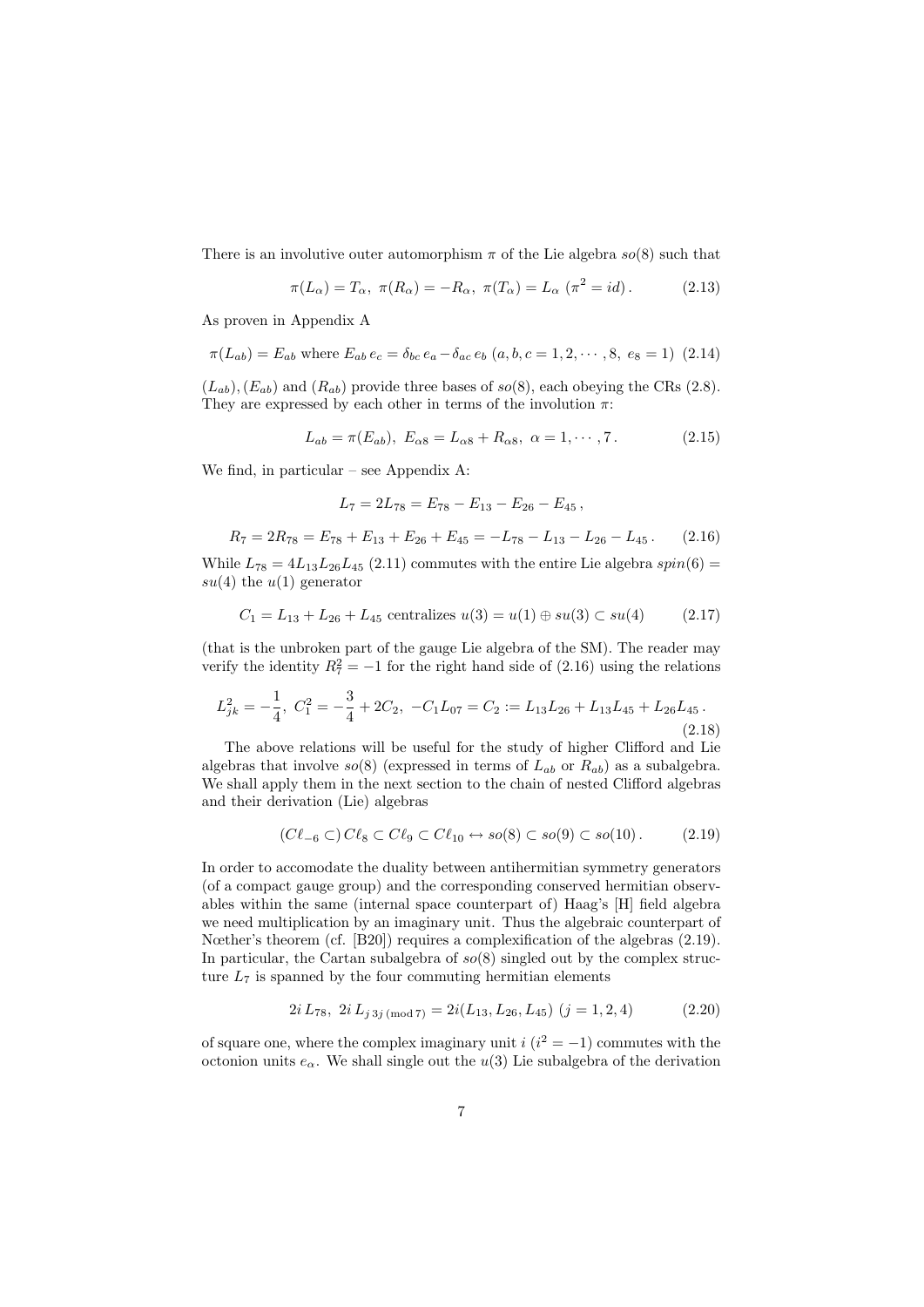algebra  $su(4) = so(6)$  that contains the colour  $su(3)$  by identifying its centralizer  $u(1)$  with the sum of the operator  $2i L_{i3j}$  (2.20). It is a multiple of the observable

$$
B - L = \frac{2i}{3} \left( L_{13} + L_{26} + L_{45} \right), \tag{2.21}
$$

the difference between the baryon and the lepton numbers.  $B - L$  takes eigenvalues  $\pm \frac{1}{3}$  for (anti)quarks and  $\mp 1$  for (anti)leptons so that

$$
[(B - L)^{2} - 1][9(B - L)^{2} - 1] = 0.
$$
\n(2.22)

# 3  $C\ell_{10} = C\ell_4 \widehat{\otimes} C\ell_6$  as internal space algebra

#### 3.1 Equivalence class of Lorentz like Clifford algebras

Nature appears to select real Clifford algebras  $C\ell(s, t)$  of the equivalence class of  $C\ell(3,1)$  (with Lorentz signature in four dimensions) in Elie Cartan's classification<sup>7</sup>:

$$
C\ell(s,t) = \mathbb{R}[2^n], \text{ for } s - t = 2 \text{(mod 8)}, \ s + t = 2n. \tag{3.1}
$$

They act on 2n dimensional *Majorana spinors* that transform irreducibly under the real  $2^n$  dimensional representation of the spin group  $Spin(s, t)$ . If  $\gamma_1, \cdots, \gamma_{2n}$ is an orthonormal basis of the underlying vector space  $\mathbb{R}^{s,t}$  then the Clifford pseudoscalar defines a complex structure

$$
\omega_{s,t} = \gamma_1 \cdots \gamma_{2n}, \ 2n = s + t, \ \omega_{s,t}^2 = -1, \tag{3.2}
$$

which commutes with the action of  $Spin(s,t)$ . Upon complexification the resulting *Dirac spinor* splits into two *inequivalent*  $2^{n-1}$ -dimensional complex Weyl (or *chiral*) spinor representations irreducible *over*  $\mathbb C$  under  $Spin(s, t)$ . The corresponding projectors  $\Pi_L$  and  $\Pi_R$  on left and right spinors are given in terms of the chirality  $\chi$  which involves the imaginary unit *i*:

$$
\Pi_L = \frac{1}{2}(1 - \chi), \ \Pi_R = \frac{1}{2}(1 + \chi), \ \chi = i\omega_{s,t},
$$
\n
$$
\chi^2 = \mathbb{I} \Leftrightarrow \Pi_L^2 = \Pi_L, \ \Pi_R^2 = \Pi_R, \ \Pi_L \Pi_R = 0, \ \Pi_L + \Pi_R = \mathbb{I} \,. \tag{3.3}
$$

Another interesting example of the same equivalence class (also with indefinite metric) is the *conformal Clifford algebra C* $\ell(4, 2)$  (with isometry group  $O(4, 2)$ ). We shall demonstrate that just as  $C\ell_{-6}$  was viewed (in Sect. 2) as the Clifford algebra of the octonions,  $C\ell(4, 2)$  plays the role of the Clifford algebra of the split octonions (cf.  $(1.6)$ ):

$$
x = v + V + \ell(w + W), \ v, w \in \mathbb{R}, \ V = iV_1 + jV_2 + kV_3, \ W = iW_1 + jW_2 + kW_3
$$

$$
i^2 = j^2 = k^2 = ijk = -1, \ \ell^2 = 1, \ V\ell = -\ell V. \tag{3.4}
$$

<sup>&</sup>lt;sup>7</sup>For any associative ring K, in particular, for the division rings  $K = \mathbb{R}, \mathbb{C}, \mathbb{H}$ , we denote by  $\mathbb{K}[m]$  the algebra of  $m \times m$  matrices with entries in K.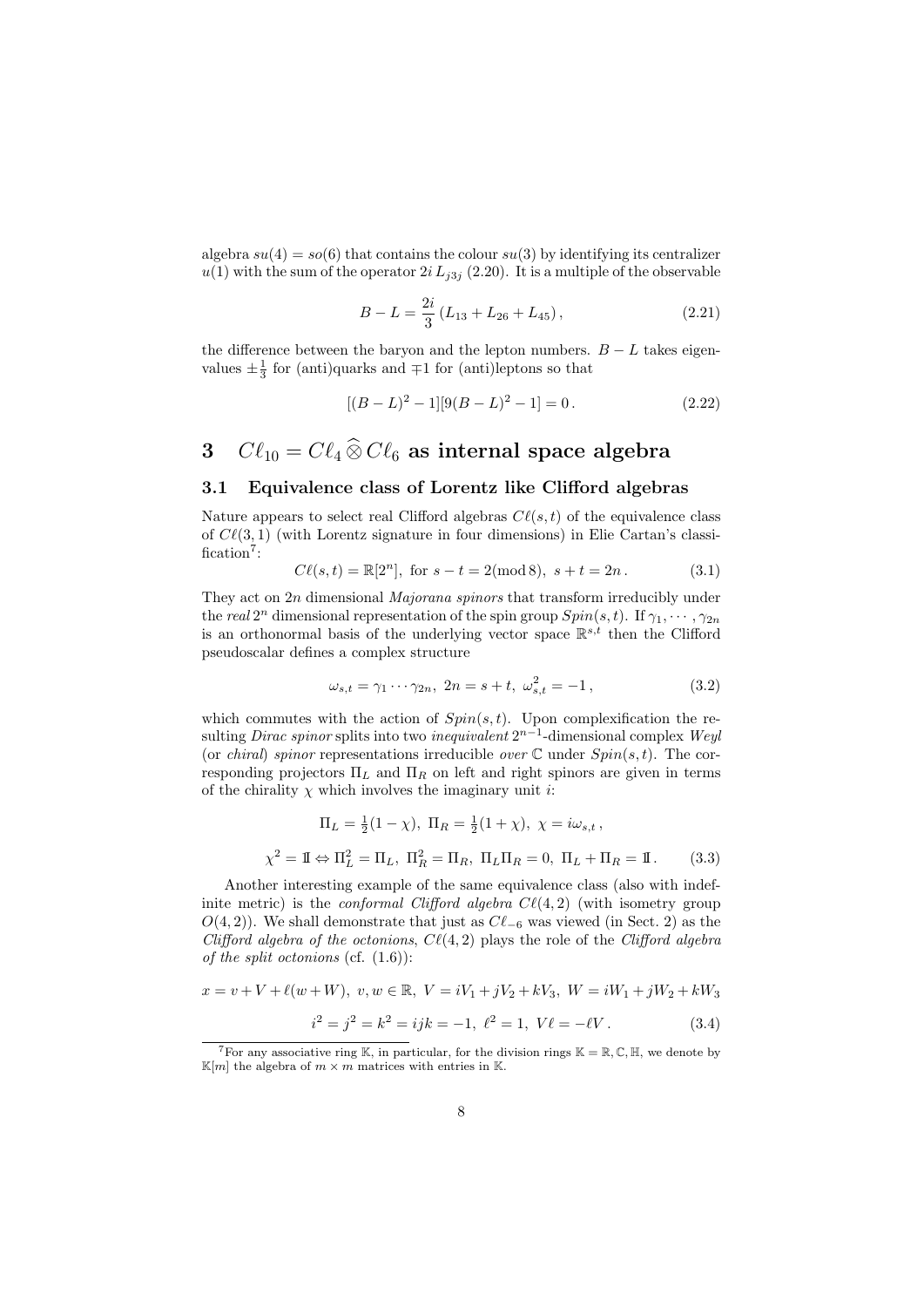Indeed, defining the mapping

$$
i \to \gamma_{-1}, \ j \to \gamma_0, \ \ell \to \gamma_1, \ j\ell \to \gamma_2, \ \ell k \to \gamma_3, \ \ell i \to \gamma_4
$$

$$
[\gamma_{\mu}, \gamma_{\nu}]_+ = 2\eta_{\mu\nu} \mathbb{I}, \ \eta_{11} = \eta_{22} = \eta_{33} = \eta_{44} = 1 = -\eta_{-1, -1} = -\eta_{00} \tag{3.5}
$$

we find that the missing split-octonion (originally, quaternion) imaginary unit  $k (= ij = -ji)$  can be identified with the  $C\ell(4, 2)$  pseudoscalar:

$$
\omega_{4,2} = \gamma_{-1} \gamma_0 \gamma_1 \gamma_2 \gamma_3 \gamma_4 \rightarrow k, \ \omega_{4,2}^2 = -1, \ [w_{4,2}, \gamma_{\nu}]_+ = 0. \tag{3.6}
$$

The conjugate to the split octonion  $x(3.4)$  and its norm are

$$
x^* = v - V - \ell(w + W), N(x) = xx^* = v^2 + V^2 - w^2 - W^2
$$

so that the isometry group of  $\widetilde{\mathbb{O}}$  is  $O(4, 4)$ .

As we are interested in the geometry of the internal space of the SM, acted upon by a compact gauge group we shall work with (positive or negative) definite Clifford algebras  $C\ell_{2\ell}$ ,  $\ell = 1 \pmod{4}$ . The algebra  $C\ell_{-6}$ , considered in Sect. 2, belongs to this family (with  $\ell = -3$ ). For  $\ell = 1$  we obtain the Clifford algebra of 2-dimensional conformal field theory; the 1-dimensional Weyl spinors correspond to analytic and antianalytic functions. Here we shall argue that for the next allowed value,  $\ell = 5$ , the algebra  $C\ell_{10} = C\ell_4 \widehat{\otimes} C\ell_6$  (1.9), fits beautifully the internal space of the SM, if we associate the two factors to colour and flavour degrees of freedom, respectively. We shall strongly restrict the physical interpretation of the generators  $\gamma_{ab}$   $(=\frac{1}{2} [\gamma_a, \gamma_b], a, b = 1, \cdots, 10)$  of the derivations of  $C\ell_{10}$  by demanding that the splitting (1.9) of  $C\ell_{10}$  into  $C\ell_4$  and  $C\ell_6$ is preserved. This reflects the demand of preserving the lepton-quark splitting (1.1) and amounts to select a first step of symmetry breakings of the GUT group  $Spin(10)$  leading to the semisimple Pati-Salam group  $(Spin(4) \times Spin(6))/\mathbb{Z}_2$ (1.8). Furthermore, recalling the discussion of Sect. 2, we identify the first seven  $\gamma_{\alpha}$  with multiples of the left imaginary units  $L_{\alpha}$ .

#### 3.2 Realization in terms of Fermi oscillators

We start with a basis of  $\gamma$ -matrices adapted to the chain of subalgebras (2.19):

$$
\gamma_{\alpha} = \sigma_0 \otimes \epsilon \otimes L_{\alpha}, \ \sigma_0 = \mathbb{I}_2 = \begin{pmatrix} 1 & 0 \\ 0 & 1 \end{pmatrix}, \ \epsilon = i\sigma_2 = \begin{pmatrix} 0 & 1 \\ -1 & 0 \end{pmatrix}, \ \alpha = 1, \cdots, 7,
$$

$$
\gamma_8 = \sigma_0 \otimes \sigma_1 \otimes \mathbb{I}_8, \ \gamma_9 = \sigma_2 \otimes \sigma_3 \otimes \mathbb{I}_8, \ \gamma_{10} = \sigma_1 \otimes \sigma_3 \otimes \mathbb{I}_8, \tag{3.7}
$$

 $\sigma_k$  being the 2×2 hermitian Pauli matrices. The internal space algebra  $C\ell_4 \widehat{\otimes} C\ell_6$ is most suggestively expressed in terms of Fermi oscillators  $[F]$  setting (in the notation of [T21]):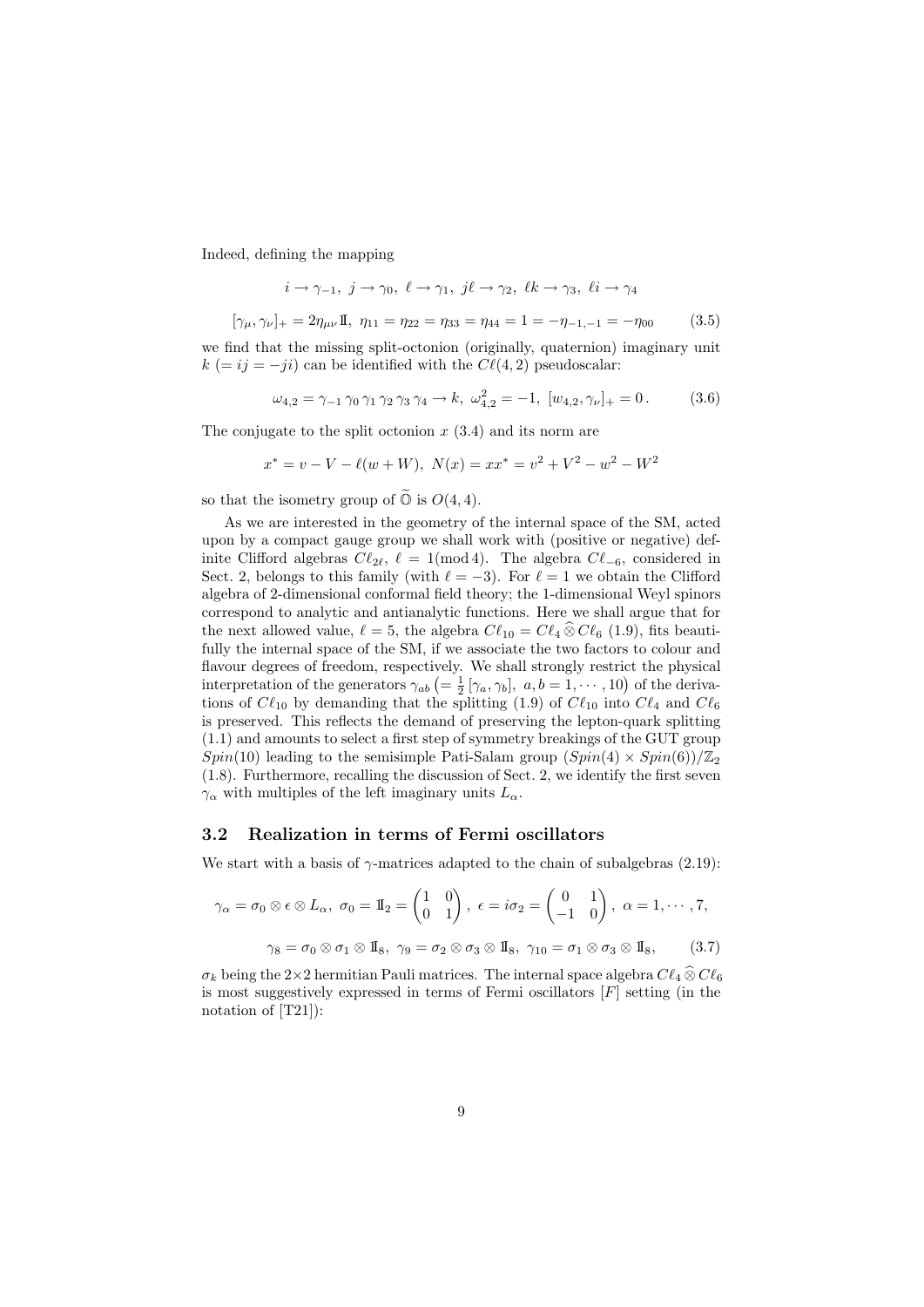$$
\frac{1}{2}(\gamma_1 + i\gamma_3) = b_1, \ (\frac{1}{2}(\gamma_1 - i\gamma_3) = b_1^*),
$$
  

$$
\frac{1}{2}(\gamma_2 + i\gamma_6) = b_2, \ \frac{1}{2}(\gamma_4 + i\gamma_5) = b_3
$$
  

$$
\implies i\gamma_{13} = [b_1^*, b_1], \ i\gamma_{26} = [b_2^*, b_2], \ i\gamma_{45} = [b_3^*, b_3] \left(\gamma_{jk} = \frac{1}{2}[\gamma_j, \gamma_k]\right); \ (3.8)
$$
  

$$
\gamma_7 = a_2 + a_2^*, \ i\gamma_8 = a_2 - a_2^*; \ \gamma_9 = a_1 + a_1^*, \ i\gamma_{10} = a_1 - a_1^*;
$$

$$
[a_{\alpha}, \ a_{\beta}^*]_+ = \delta_{\alpha\beta}, \ [b_j, b_k^*]_+ = \delta_{jk}, \ [a_{\alpha}^{(*)}, b_j^{(*)}]_+ = 0. \tag{3.9}
$$

We shall use five pairs of commuting orthogonal projections:

$$
\pi_{\alpha} = a_{\alpha} a_{\alpha}^*, \ \pi_{\alpha}' = a_{\alpha}^* a_{\alpha} = 1 - \pi_{\alpha}, \ \alpha = 1, 2; \ p_j = b_j b_j^* = 1 - p_j', \ j = 1, 2, 3,
$$
\n(3.10)

 $\alpha$  (= 1, 2) and j (= 1, 2, 3) playing the role (roughly) of flavour and colour indices, respectively. In fact, the weak hypercharge  $Y$  involves both:

$$
\frac{1}{2}Y = \frac{1}{3}\sum_{j=1}^{3} b_j^* b_j - \frac{1}{2}\sum_{\alpha=1}^{2} a_{\alpha}^* a_{\alpha} = \frac{1}{3}(p_1' + p_2' + p_3') - \frac{1}{2}(\pi_1' + \pi_2') =
$$

$$
= \frac{1}{2}(\pi_1 + \pi_2) - \frac{1}{3}(p_1 + p_2 + p_3).
$$
(3.11)

The left and right chiral (weak) isospin components are expressed entirely in terms of  $a_{\alpha}^{(*)}$ :

$$
I_{+}^{L} = a_{1}^{*} a_{2}, \ I_{-}^{L} = a_{2}^{*} a_{1}, \ [I_{+}^{L}, I_{-}^{L}] = 2I_{3}^{L} = \pi_{1}' \pi_{2} - \pi_{1} \pi_{2}' = \pi_{1}' - \pi_{2}';
$$
  

$$
I_{+}^{R} = a_{2} a_{1}, \ I_{-}^{R} = a_{1}^{*} a_{2}^{*}, \ [I_{+}^{R}, I_{-}^{R}] = 2I_{3}^{R} = \pi_{1} \pi_{2} - \pi_{1}' \pi_{2}' = \pi_{2} - \pi_{1}'.
$$
 (3.12)

We note that the projection on non-zero left and right isospin are mutually orthogonal:

$$
P_1 := (2I_3^L)^2 = \pi'_1 \pi_2 + \pi_1 \pi'_2 (= P_1^2), \ P'_1 := (2I_3^R)^2 = \pi_1 \pi_2 + \pi'_1 \pi'_2 (= (P'_1)^2),
$$

$$
P_1 P'_1 = 0, \ P_1 + P'_1 = 1.
$$
 (3.13)

The generators of  $su(3)_c$ , on the other hand, are written in terms of  $b_j^{(*)}$ :

$$
T_a = \frac{1}{2}b^*\lambda_a b, \ \lambda_a \in \mathcal{H}_3(\mathbb{C}), \ \text{tr}\,\lambda = 0, \ \text{tr}\,\lambda_a \,\lambda_b = 2\delta_{ab}, \ a, b = 1, \cdots, 8. \tag{3.14}
$$

The  $u(1)$  generator (corresponding to  $C_1$  (2.17)) is a multiple of  $B - L$  (2.21)

$$
B - L = \frac{i}{3}(\gamma_{13} + \gamma_{26} + \gamma_{45}) = \frac{1}{3}\sum_{j=1}^{3} [b_j^*, b_j] = \frac{1}{3}\sum_j (p_j' - p_j). \tag{3.15}
$$

The states of the fundamental (anti)fermions are given by the primitive idempotents of  $C\ell_{10}$ , represented by the  $2^5 = 32$  different products of the five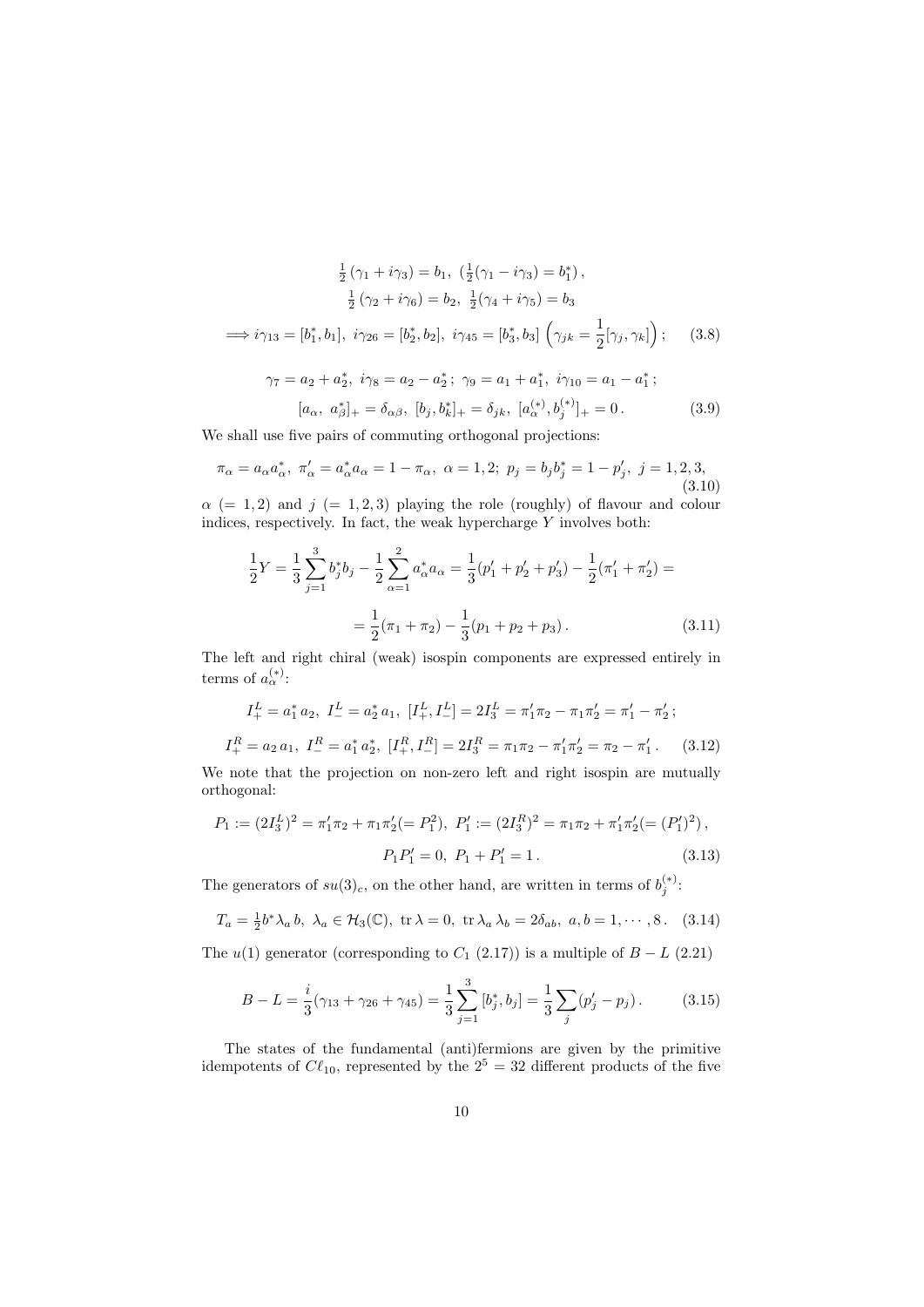pairs of basic projectors  $\pi_\alpha^{(')}, p_j^{(')}$  (3.10). All but two of them are labelled by the eigenvalues of the weak hypercharge  $Y = B - L + 2I_3^R$  (3.11) and the electric charge

$$
Q = \frac{1}{2}Y + I_3^L = \frac{1}{3}\sum_{j=1}^3 b_j^* b_j - a_2^* a_2 = \frac{1}{3}(p_1' + p_2' + p_3') - \pi_2'.
$$
 (3.16)

Setting  $|Q, Y\rangle$  and  $\langle Q, Y |$  for the corresponding ket and bra vectors we find:

$$
(\nu_L) = \ell \pi'_1 \pi_2 = |0, -1\rangle\langle 0, -1| = |\nu_L\rangle\langle \nu_L|,
$$
  
\n
$$
(e_L) = \ell \pi_1 \pi'_2 = |-1, -1\rangle\langle -1, -1| = |e_L\rangle\langle e_L|, \ell := p_1 p_2 p_3;
$$
  
\n
$$
(e_R) = \ell \pi'_1 \pi'_2 = |-1, -2\rangle\langle -1, -2| = |e_R\rangle\langle e_R|;
$$
\n(3.17)

$$
(u_L^j) = q_j \pi'_1 \pi_2 = |\frac{2}{3}, \frac{1}{3}\rangle \langle \frac{2}{3}, \frac{1}{3}| = |u_L^j\rangle \langle u_L^j|, q_1 = p_1 p'_2 p'_3 (= p_1 p'_3 p'_2) \text{ etc.}
$$
  
\n
$$
(d_L^j) = q_j \pi_1 \pi'_2 = |- \frac{1}{3}, \frac{1}{3}\rangle \langle -\frac{1}{3}, \frac{1}{3}| = |d_L^j\rangle \langle d_L^j|; j = 1, 2, 3,
$$
  
\n
$$
(u_R^j) = q_j \pi_1 \pi_2 = |\frac{2}{3}, \frac{4}{3}\rangle \langle \frac{2}{3}, \frac{4}{3}| = |u_R^j\rangle \langle u_R^j|,
$$
  
\n
$$
(d_R^j) = q_j \pi'_1 \pi'_2 = |- \frac{1}{3}, -\frac{2}{3}\rangle \langle -\frac{1}{3}, -\frac{2}{3}| = |d_R^j\rangle \langle d_R^j|,
$$
  
\n
$$
q_j = p_j p'_k p'_\ell \text{ for } (j, k, \ell) \in \text{Perm}(1, 2, 3),
$$
\n(3.18)

where  $j$  stands for the colour label. (As the colour is unobservable we do not bother to assign to it eigenvalues of the diagonal operators  $i\gamma_{13}, i\gamma_{26}, i\gamma_{45}$ .

**Remark.** – The factorisation of the primitive idempotents  $(3.17)$   $(3.18)$  into bra and kets include choices. We demand, following [T21], that they are hermitian conjugate elements of  $C\ell_{10}$ , homogeneous in  $a_{\alpha}^{(*)}$  and  $b_j^{(*)}$  such that the kets corresponding to a left(right)chiral *particle* contains an odd (respectively even) number of factors. The result is:

$$
\begin{aligned}\n|\nu_R\rangle &= \ell \pi_1 \pi_2 (=\langle \nu_R | = (\nu_R) \rangle, |\nu_L\rangle = a_1^* |\nu_R\rangle = a_1^* \pi_2 \ell, \\
|e_L\rangle &= I^L_- |\nu_L\rangle = \pi_1 a_2^* \ell, |e_R\rangle = a_1^* |e_L\rangle = a_1^* a_2^* \ell; \\
|d_L^j\rangle &= \pi_1 a_2^* q_j, |u_L^j\rangle = I^L_+ |d_L^j\rangle = a_1^* \pi_2 q_j, \\
|d_R^j\rangle &= a_1^* |d_L^j\rangle = a_1^* a_2^* q_j, u_R^j = a_1 |u_L^j\rangle = \pi_1 \pi_2 q_j,\n\end{aligned} \tag{3.19}
$$

 $q_j = p_j p'_k p'_\ell, j, k, \ell \in \text{Perm}(1, 2, 3), \text{ i.e. } q_1 = p_1 p'_2 p'_3 = p_1 p'_3 p'_2 \text{ etc. We note}$ that all above kets as well as all primitive idempotents (3.18) obey a system of 5 equations (specific for each particle),  $a_{\alpha}|\nu_R\rangle = 0 = b_j|\nu_R\rangle$ ,  $a_1^*|\nu_L\rangle = a_2|\nu_L\rangle =$  $0 = b_j |\nu_L\rangle$ ,  $\alpha = 1, 2, j = 1, 2, 3$ , etc. so that they are minimal rigth ideals in accord with the philosophy of Furey [F16].

The exceptional pair consists of the right handed sterile neutrino  $\nu_R$  and its antiparticle  $\overline{\nu}_L$ , both with  $Q = 0 = \overline{Y}$ . They could be distinguished by introducing a third quantum number,  $I_3^R$  or  $B - L$ ,

$$
2I_3^R = L - B (= 1 for \nu_R and -1 for \overline{\nu}_L).
$$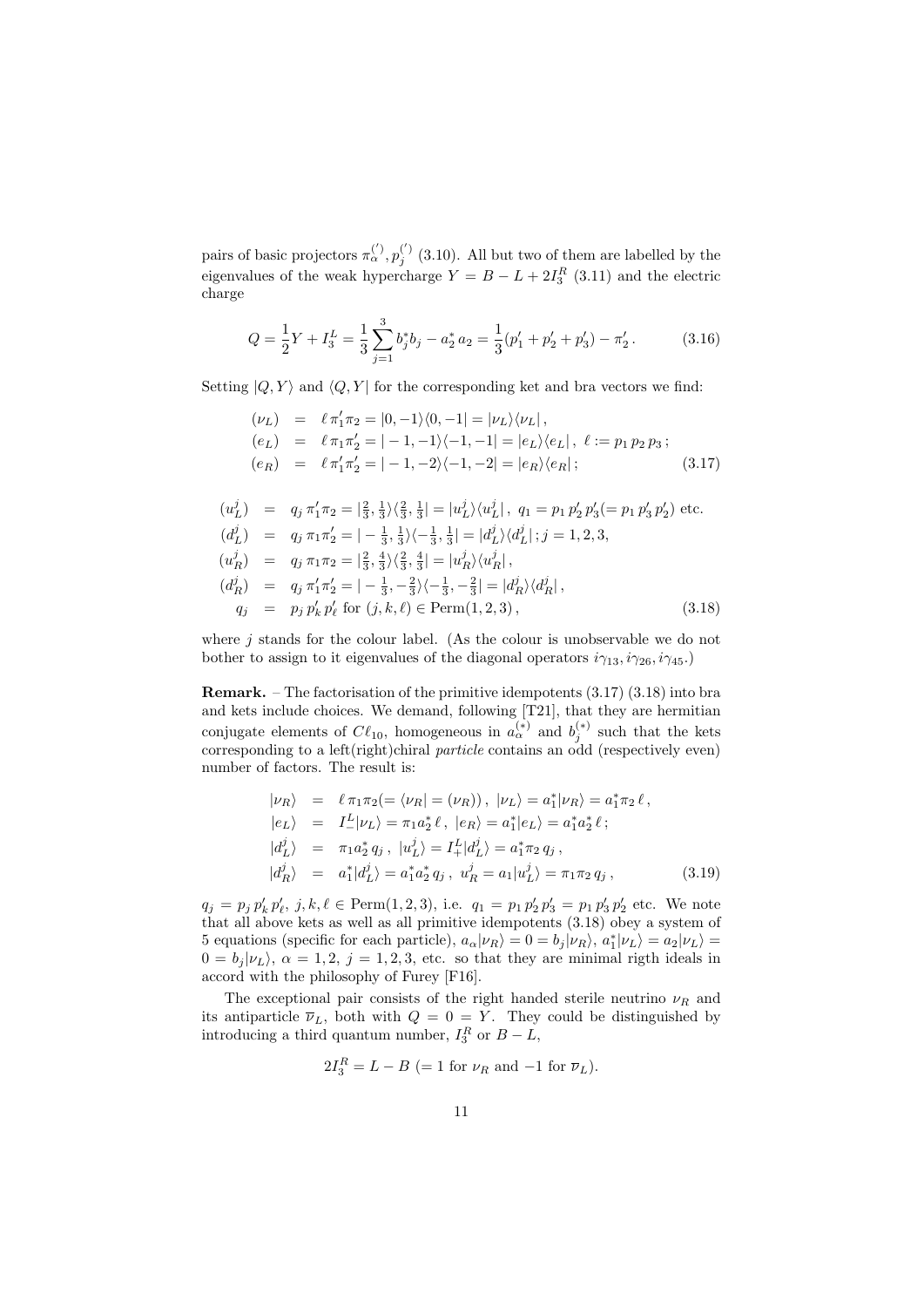It is argued in [T21] that, if the generator of the centre  $\frac{1}{2}Y(3.11)$  of the gauge Lie algebra of the SM is superselected, [WWW], chiral particles and antiparticles are mandatory separated iff  $Y \neq 0$ . The sterile neutrino and its antiparticle (both with  $Y = 0$  can mix (as they do in the popular theory of neutrino oscillations) into a Majorana neutrino. We shall return to the implications of this assumption in Sect. 4 below. Here we shall stay with the majority's convention and include the right handed (sterile) neutrino  $\nu_R$ , such that

$$
(2I_3^R - 1)|\nu_R\rangle = 0 \ (= Y|\nu_R\rangle = Q|\nu_R\rangle), \tag{3.20}
$$

in the list of 16 particle states. The corresponding list of antiparticle projectors is obtained by exchanging primed and unprimed  $\pi_{\alpha}$  and  $p_j$ , reversing the signs of  $Q, Y$  (and  $I_3^R$ ) and exchanging left and right. The sum of four flavours (3.17) and (3.20) of leptons and (3.18) of quarks gives the 4-dimensional projector  $\ell$ on leptons and the 12 dimensional projector  $q$  on coloured quarks:

$$
\ell = (\nu_L) + (e_L) + (\nu_R) + (e_R) = p_1 p_2 p_3, \ \ell^2 = \ell, \ \text{tr } \ell = 4; \tag{3.21}
$$
  

$$
q_j = (u_L^j) + (d_L^j) + (u_R^j) + (d_R^j) = p_j p'_k p'_\ell, \ q_i q_j = \delta_{ij} q_j, \ \text{tr } q_j = 4;
$$

$$
(j,k,\ell) \in \text{Perm}(1,2,3), \ q = q_1 + q_2 + q_3 = q^2, \ \text{tr}\,q = 12. \tag{3.22}
$$

## 3.3 Expressing the  $C\ell_6$  pseudoscalar in terms of (anti)particle projectors

We now proceed to displaying a remarkable relation between the total particle and antiparticle projectors

$$
\mathcal{P} = \ell + q, \ \mathcal{P}' = \ell' + q' \quad \mathcal{P}^{(')}{}^{2} = \mathcal{P}^{(')}, \mathcal{PP}' = 0, \ \mathcal{P} + \mathcal{P}' = \mathbb{I}_{32}
$$

$$
\ell' = p'_{1} p'_{2} p'_{3}, \ q' = p'_{1} p_{2} p_{3} + p_{1} p'_{2} p_{3} + p_{1} p_{2} p'_{3}, \tag{3.23}
$$

and the  $C\ell_6$  counterpart of the complex structure  $L_7$  (2.11), proposed as a first step in the sequence of symmetry breakings of the  $Spin(10)$  GUT in [FH].

We define the  $C\ell_6$  pseudoscalar in the graded tensor product (1.9) by

$$
\omega_6 = \gamma_1 \gamma_2 \cdots \gamma_6 = -\gamma_{13} \gamma_{26} \gamma_{45} = \sigma_0 \otimes \epsilon^6 \otimes L_7 = -\mathbb{I}_4 \otimes L_7
$$
  

$$
\gamma_{jk} = \frac{1}{2} [\gamma_j, \gamma_k], \ L_7 = L_1 \cdots L_6,
$$
 (3.24)

implying (in view of (3.8))

$$
i\omega_6 = (p'_1 - p_1)(p'_2 - p_2)(p'_3 - p_3) = \mathcal{P}' - \mathcal{P}((\mathcal{P}' - \mathcal{P})^2 = \mathcal{P}' + \mathcal{P} = \mathbb{I}_{32}).
$$
 (3.25)

We thus find that the  $Cl_6$  pseudoscalar complex structure  $\omega_6$  gives rise to the projector

$$
\mathcal{P} = \frac{1 - i\omega_6}{2} \quad (\mathcal{P}^2 = \mathcal{P}, \ tr \mathcal{P} = 16) \tag{3.26}
$$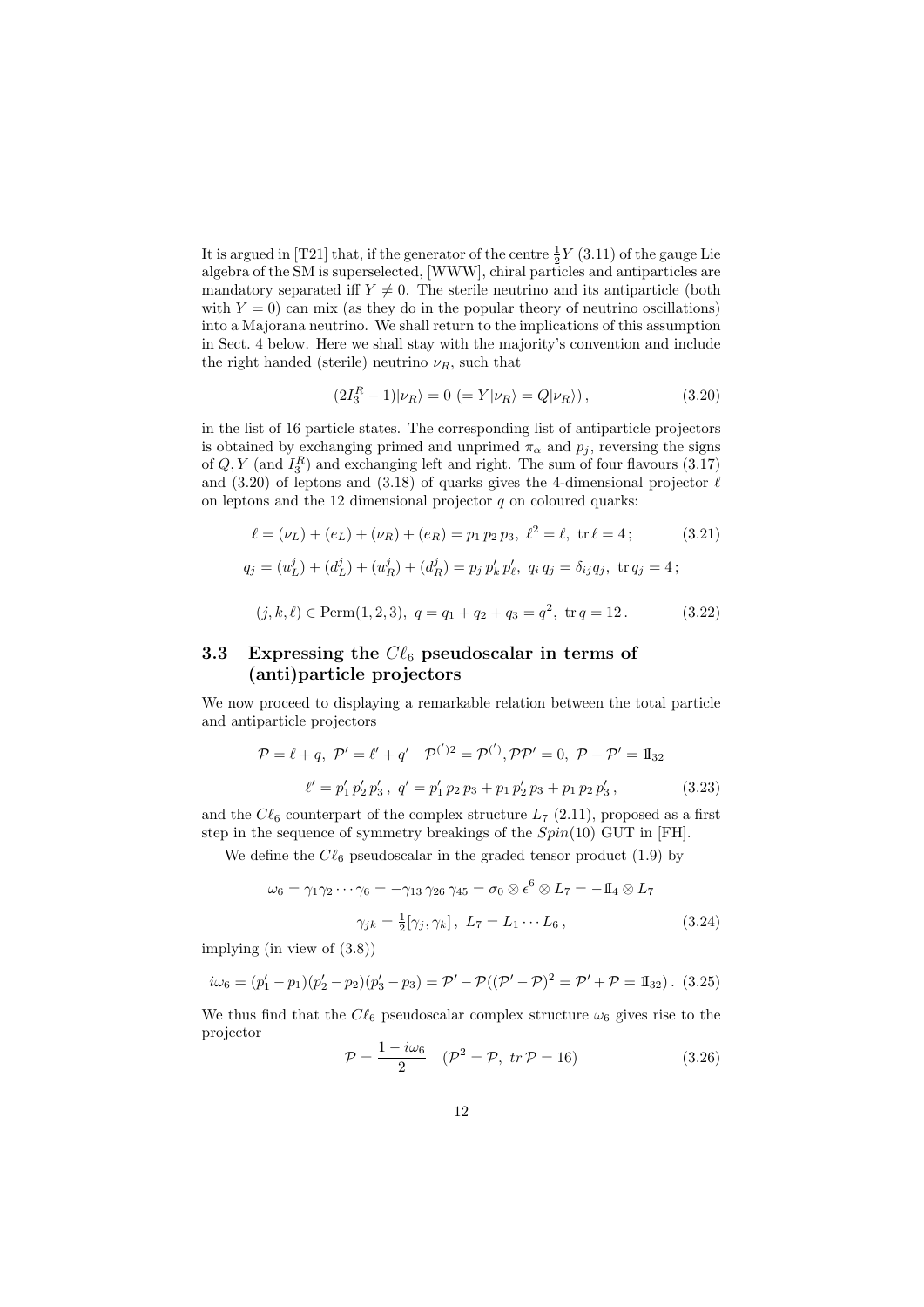on the particle subspace, invariant under the Pati-Salam group  $G_{PS}$  (1.8), which preserves the splitting (1.9).

If we omit the first factor  $\sigma_0$  (the  $2 \times 2$  unit matrix) from  $\gamma_a$  for  $a = 1, \dots, 8$ ,  $(3.2)$ , we obtain an irreducible representation of  $C\ell_8$ . We keep the same Fermi oscillator realization (3.8) for the  $C\ell_8$   $\gamma$ -matrices, so that, in particular

$$
i\gamma_{13} = [b_1^*, b_1] = p_1' - p_1, \ i\gamma_{26} = [b_2^*, b_2] = p_2' - p_2, \ \gamma_{45} = [b_3^*, b_3] = p_3' - p_3. \ (3.27)
$$

Thus  $i\omega_6$  is given by the same expression (3.20) for  $C\ell_8$  (but with  $tr \mathcal{P} = 8$ ) and for  $C\ell_9$  but has a smaller invariance Lie algebra

$$
u(4) = su(4) \oplus u(1) \subset so(8)
$$
 for  $C\ell_8$ ;  $su(4) \oplus su(2) \subset so(9)$  for  $C\ell_9$ . (3.28)

Inspired by [K21, FH] we shall display in both cases the complex structure given by the Clifford pseudoscalar corresponding to the right action of the octonions:

$$
\omega_6^R = \gamma_1^R \cdots \gamma_6^R \text{ for } \gamma_\alpha^R = \epsilon \otimes R_\alpha \quad \alpha = 1, \cdots, 7. \tag{3.29}
$$

We shall view, following  $[FH]$ , its invariance group,  $G_{LR}$ , as the second of the nested subgroups of  $Spin(10)$ :  $(Spin(10) \supset) G_{PS} \supset G_{LR} \cdots \supset G_{SM} \cdots$  in the sequence of consecutive symmetry breakings. Written in terms of the colour projectors  $p_j$  and  $p'_j$  the hermitian pseudoscalar  $i\omega_6^R$  assumes the form:

$$
i\omega_6^R = \frac{1}{2}(\mathcal{P}' - \mathcal{P} - 3(B - L)) = \ell + q' - \ell' - q, \qquad (3.30)
$$

since

$$
L = \ell - \ell', \ 3B = q - q'.
$$
 (3.31)

While the term  $\mathcal{P}' - \mathcal{P}$  (3.25) commutes with the entire derivation algebra  $spin(6) = su(4)$  of  $C\ell_6$  the centralizer of  $B-L$  in  $su(4)$  is  $u(3)$  – see Proposition A2 in Appendix A. It follows that the commutant of  $\omega_6^R$  in  $so(8)$  is  $u(3) \oplus u(1)$ while its centralizer in  $so(9)$  is the gauge Lie algebra  $\mathcal{G}_{SM} = su(3) + su(2) + u(1)$ of the SM; finally, in  $so(10)$ ,  $\omega_6^R$  is invariant under the left-right symmetric extension of  $\mathcal{G}_{\rm SM}$ :

$$
\mathcal{G}_{LR} = su(3)_c \oplus su(2)_L \oplus su(2)_R \oplus u(1)_{B-L}.
$$
\n(3.32)

Furthermore, as proven in [K], the subgroup of  $Spin(9)$  that leaves  $\omega_6^R$  invariant is precisely the gauge group<sup>8</sup>  $G_{\text{SM}} = S(U(2) \times U(3))$  (1.10) of the SM (with the appropriate  $\mathbb{Z}_6$  factored out). One is then tempted to assume that  $C\ell_9$ , the associative envelope of the Jordan algebra  $J_2^8 = \mathcal{H}_2(\mathbb{O})$ , may play the role of the internal algebra of the SM, corresponding to one generation of fundamental fermions, with  $Spin(9)$  as a GUT group [TD, DT]. We shall demonstrate that although  $G_{\text{SM}}$  appears as a subgroup of  $Spin(9)$  its representation, obtained by restricting the (unique) spinor irreducible representation (IR) 16 of  $Spin(9)$  to  $S(U(2) \times U(3))$  only involves  $SU(2)$  doublets, so it has no room

 $8\text{As}$  noted in the introduction the correct  $G_{\text{SM}}$  was earlier obtained as the stabilizer of the automorphism  $\omega$  of order 3 (see (1.12), (1.13)).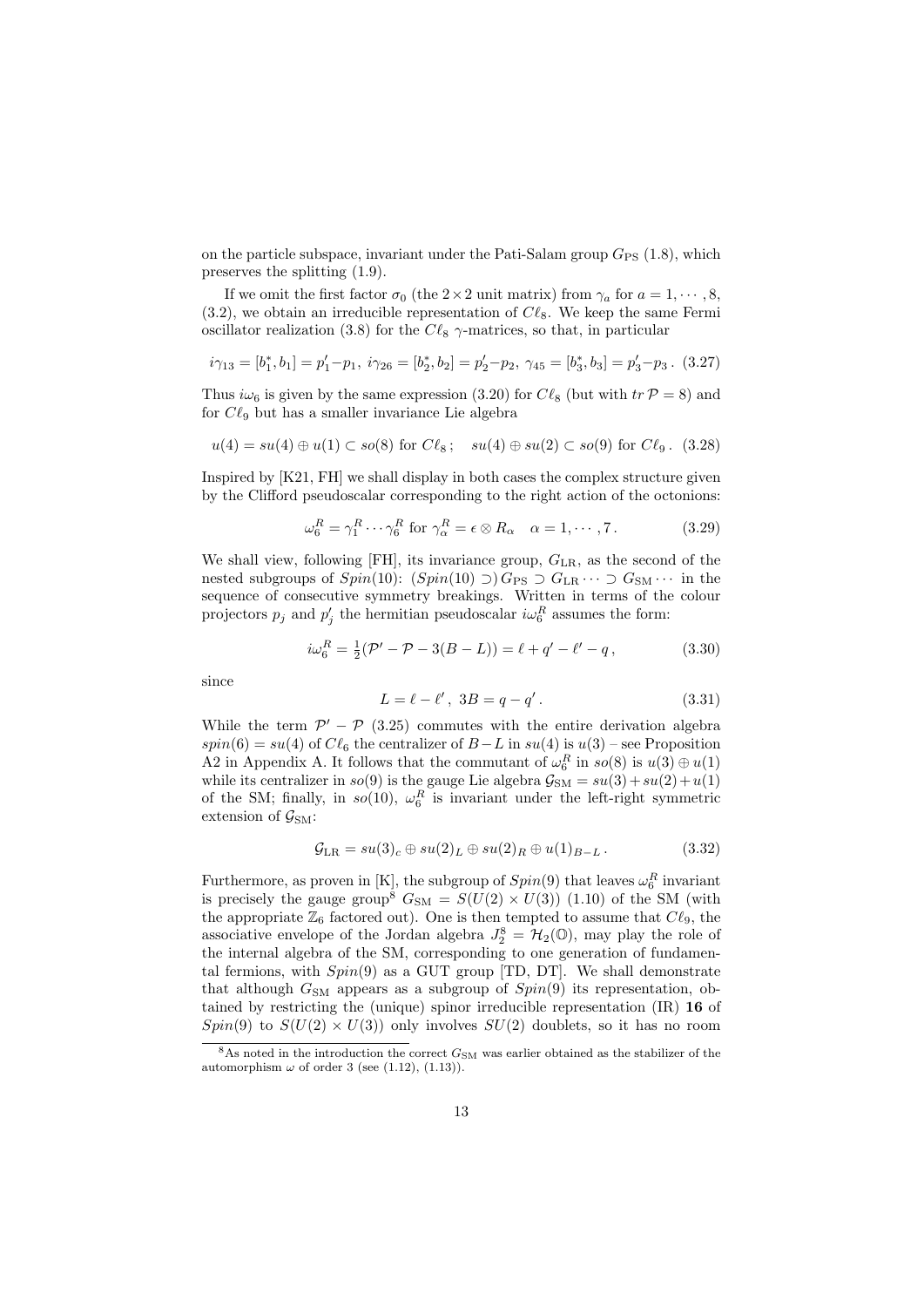for  $(e_R)$ ,  $(u_R)$ ,  $(d_R)$  (3.17) (3.18). We shall see how this comes about when restricting the realization (3.12) of  $I^L$  and  $I^R$  to  $Spin(9) \subset C\ell_9$ . It is clear from (3.9) that only the sum  $a_1 + a_1^* = \gamma_9$  (not  $a_1$  and  $a_1^*$  separately) belongs to  $C\ell_9$ . So the su(2) subalgebra of spin(9) corresponds to the diagonal embedding  $su(2) \hookrightarrow su(2)_L \oplus su(2)_R$ :

$$
I_{+} = I_{+}^{L} + I_{+}^{R} = (a_{1}^{*} + a_{1}) a_{2} = \gamma_{9} a_{2}, \ I_{-} = I_{-}^{L} + I_{-}^{R} = a_{2}^{*} \gamma_{9}
$$

$$
2I_{3} = 2I_{3}^{L} + 2I_{3}^{R} = [a_{2}, a_{2}^{*}] = \pi_{2} - \pi_{2}'.
$$
(3.33)

In other words the spinorial IR 16 of  $Spin(9)$  is an eigensubspace of the projector  $P_1 = (2I_3^L)^2$ . It consists of four  $SU(2)_L$  particle doublets and of their right chiral antiparticles. More generally, as recalled in the introduction the only simple orthogonal groups with a pair of inequivalent complex conjugate fundamental IRs, are  $Spin(4n+2)$ . They include  $Spin(10)$  but not  $Spin(9)$ .

There is one more pseudoscalar,  $\omega_4$ , associated with the first factor,  $Cl_4$ , of the tensor product (1.9):

$$
\omega_4 = \gamma_7 \gamma_8 \gamma_9 \gamma_{10} = [a_1, a_1^*][a_2^*, a_2] = P_1 - P_1', \qquad (3.34)
$$

 $P_1 = \pi'_1 \pi_2 + \pi_1 \pi'_2$  is the projector (3.13) on the subspace with  $(2I_3^L)^2 = 1$  and  $P'_1 = \pi_1 \pi_2 + \pi'_1 \pi'_2$  is its orthogonal complement. (We have  $\omega_4^2 = 1$ ; such a  $\omega_4$  is called a pseudo complex structure.)

The  $C\ell_{10}$  pseudoscalar  $\omega_{10} = \omega_6 \omega_4$  defines the (spin(10) invariant) chirality

$$
\chi = i\omega_{10} = i\omega_6 \,\omega_4 = (\mathcal{P}' - \mathcal{P})(P_1 - P_1') = \Pi_R - \Pi_L. \tag{3.35}
$$

It gives rise to the projector

$$
\Pi_L = \frac{1 - \chi}{2} = \mathcal{P}P_1 + \mathcal{P}'P_1^1 \tag{3.36}
$$

on the left chiral particles (four  $SU(2)_L$  doublets) and the 8 antiparticles (the conjugates to the eight right chiral  $SU(2)_L$ -singlets).

A direct description of the IR 16<sub>L</sub> of  $Spin(10)$  acting on  $\mathbb{CH} \otimes \mathbb{CO}$  is given in  $[FH1]$ . (Here  $\mathbb{CH}$  and  $\mathbb{CO}$  are a short hand for the complexified quaternions and octonions:  $\mathbb{CH} := \mathbb{C} \otimes_{\mathbb{R}} \mathbb{H}$ .) The right action of  $\mathbb{CH}$  on elements of  $\mathbb{CH} \otimes \mathbb{C} \mathbb{O}$ which commutes with the left acting  $spin(10)$ , is interpreted in [FH1] as Lorentz  $(SL(2,\mathbb{C}))$  transformation of (unconstrained) 2-component Weyl spinors.

The left-right symmetric exension  $\mathcal{G}_{LR}$  (3.32) of  $\mathcal{G}_{SM}$  has a long history, starting with [MP] and vividly (with an admitted bias) told in [S17]. It has been recently invigurated in [HH, DHH]. The group  $G_{LR}$  was derived by Boyle  $[B]$  starting with the automorphism group  $E_6$  of the complexified exceptional Jordan algebra  $\mathbb{C}J_3^8$  and following the procedure of [TD-V].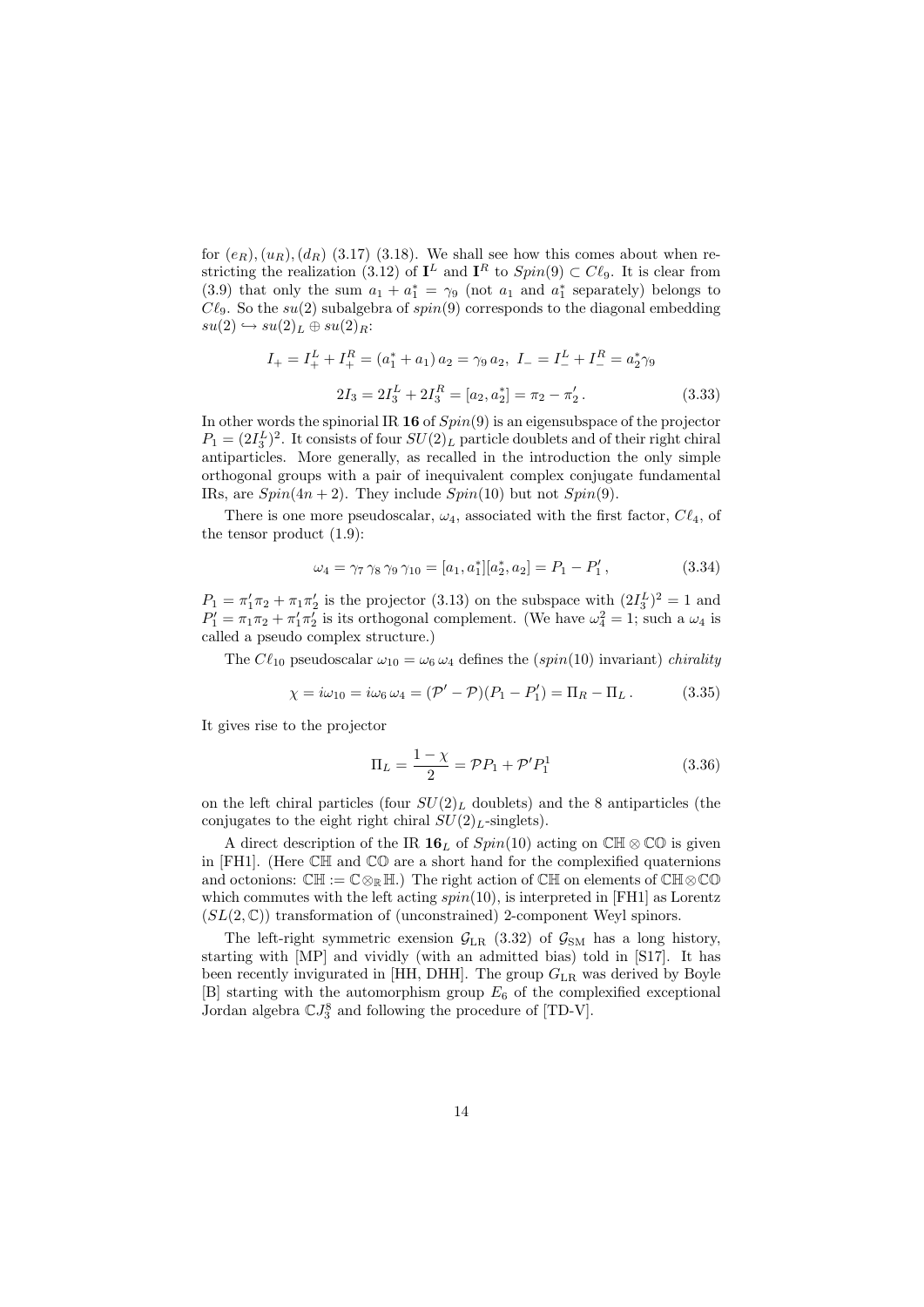## 4 Particle subspace and the Higgs field

#### 4.1 Particle projection and chirality

Theories whose field algebra is a tensor product of a Dirac spinor bundle on a spacetime manifold with a finite dimensional "quantum" internal space usually encounter the problem of fermion doubling [GIS] (still discussed over 20 years later, [BS]). It was proposed in [DT20] as a remedy to consider the algebra  $\mathcal{P}Cl_{10}\mathcal{P}$  where  $\mathcal P$  is the projector (3.18) on the 16 dimensional particle subspace (including the hypothetical right-handed sterile neutrino). The resulting subspace is  $\mathbb{Z}_2$  graded by the chirality operator separating left and right chiral particles (with antiparticles projected out):

$$
\chi_{\mathcal{P}} = i\omega_{10} \mathcal{P} = \mathcal{P}(\Pi_R - \Pi_L), \quad \mathcal{P}\Pi_L = \mathcal{P}P_1, \qquad (4.1)
$$

where  $P_1$  (3.13) projects on  $SU(2)_L$  doublets. The Dirac operator  $\mathcal{D} = \gamma^{\mu} D_{\mu}$  $(D_{\mu} = \partial_{\mu} + A_{\mu})$  anticommutes with space-time chirality  $\gamma_5 = i \gamma^1 \gamma^2 \gamma^3 \gamma^0$  and hence intertwines – like the Higgs field – left and right chiral spinors. This has motivated Connes and coworkers [C, CL, CC] to introduce an internal space Dirac operator in the framework of noncommutative (almost commutative) geometry that involves the Higgs field. Following the pioneering work of Ne'eman and Fairlie [N, F79], Thierry-Mieg and Ne'eman [T-MN] developed effectively a superconnection approach to the SM, prior to its introduction (and naming) in mathematics [Q]. (For later reviews and more references – see [R, BMV, T-M].) The Clifford algebra approach with the chirality operator  $\chi_{\mathcal{P}}$  (4.1), developed in [DT20] appears to be ideally suited for a geometric interpretation of the Higgs field. (An alternative approach to internal space connection involving scalar fields is been pursued by Dubois-Violette and coworkers for over thirty years [DKM, D-V, D21].) It turns out that there is another unanticipated benefit in introducing the projector  $\mathcal{P}$ : it kills odd polynomials of colour carrying Fermi operators:

$$
\mathcal{P}b^{(*)}\mathcal{P} = 0 \ (= \mathcal{P}C\ell_6^1 \mathcal{P}) \quad \text{for} \quad \omega_6 C\ell_6^1 = -C\ell_6^1 \omega^6 \tag{4.2}
$$

while projecting  $a^*_{\alpha}$  into non-zero odd elements:

$$
\mathcal{P}a_{\alpha}^{(*)}\mathcal{P} = \mathcal{P}a_{\alpha}^{(*)} = a_{\alpha}^{(*)}\mathcal{P}, \ [\mathcal{P}a_{\alpha}, \mathcal{P}a_{\beta}^{*}]_{+} = \delta_{\alpha\beta}\mathcal{P}.
$$
 (4.3)

One may thus place the Higgs field in the odd part,  $C\ell_4^1$ , of the first factor  $C\ell_4$ of the product (1.4) and hence mediate the breaking of the electroweak flavour symmetry without affecting the quark colour  $SU(3)_c$  symmetry which is known to be exact. While the odd part  $C\ell_6$  of  $C\ell_6$  maps the particle subspace into its orthogonal complement the  $u(3)$  generators  $\frac{1}{2}[b_j^*, b_k] \in C\ell_6^0$  are projected onto non-zero elements of  $C\ell_6^0$  obeying the same CRs; in particular, for  $(j, k, \ell)$  a permutation of  $(1, 2, 3)$  we have

$$
\mathcal{P} b_j^* b_k \mathcal{P} = q_k b_j^* b_k q_j = b_j^* b_k p'_\ell =: B_{jk} \Rightarrow [B_{jk}, B_{k\ell}] = B_{j\ell}.
$$
 (4.4)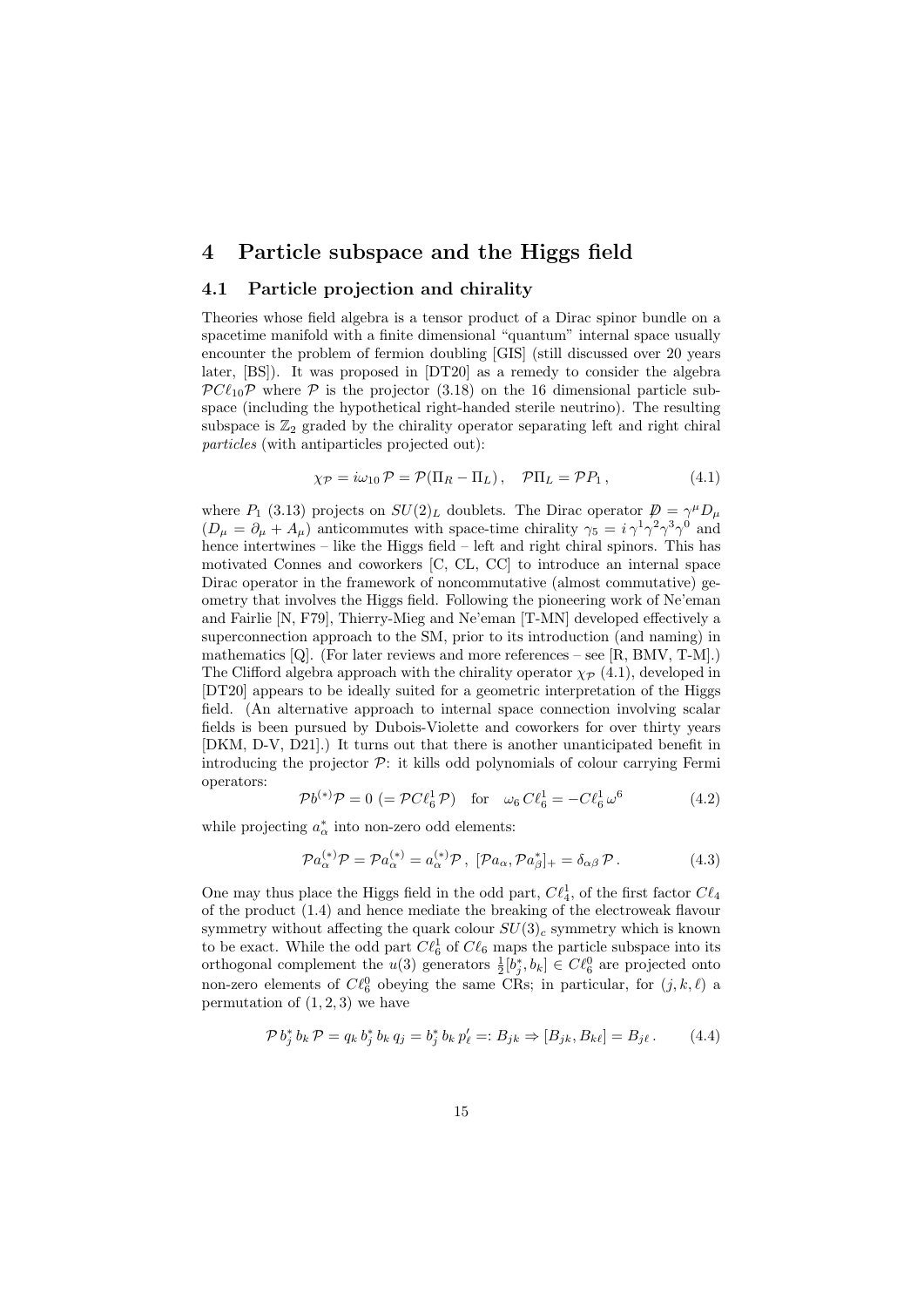#### 4.2 The Higgs as a scalar part of a superconnection

Let D be the Yang-Mills connection 1-form of the SM.

$$
D = dx^{\mu} (\partial_{\mu} + A_{\mu}(x)),
$$
  

$$
iA_{\mu} = W_{\mu}^{+} I_{+}^{L} + W_{\mu}^{-} I_{-}^{L} + W_{\mu}^{3} I_{3}^{L} + \frac{N}{2} Y B_{\mu} + G_{\mu}^{a} T_{a},
$$
 (4.5)

where Y,  $I^L$  and  $T_a$  are given by (3.11), (3.12) and (3.14), respectively,  $G^a_\mu$  is the gluon field,  $\mathbf{W}_{\mu}$  and  $B_{\mu}$  provide an orthonormal basis of electroweak gauge bosons. Then one defines a superconnection D by

$$
\mathbb{D} = \chi D + \Phi \,, \quad \Phi = \sum_{\alpha} (\phi_{\alpha} a_{\alpha}^* - \overline{\phi}_{\alpha} a_{\alpha}). \tag{4.6}
$$

(We omit, for the time being, the projector  $P$  in  $A_\mu$  and  $\Phi$ .) The factor  $\chi$  (first introduced in this context in [T-M]) insures the anticommutativity of  $\Phi$  and  $\chi \mathcal{D}$ without changing the Yang-Mills curvature  $D^2 = (\chi D)^2$ .

The projector  $P(3.23)$  on the 16 dimensional particle subspace that includes the hypothetical right chiral neutrino (and is implicit in (4.6)) was adopted in [DT20]. By contrast, particles are only distinguished from antiparticles in [T21] if they have different quantum numbers with respect to the Lie algebra of the SM. In fact,  $\mathcal{G}_{SM} = s(u(2) \oplus u(3))$  is precisely the Lie subalgebra of  $\mathcal{G}_{LR}$  (3.29) which annihilates the sterile (anti)neutrino:

$$
\mathcal{G}_{\rm SM} = \{ \alpha \in \mathcal{G}_{\rm LR}; \alpha(\nu_R) = 0 = \alpha(\overline{\nu}_L)(= \alpha(a_1 a_2 b_1 b_2 b_3 + b_3^* b_2^* b_1^* a_2^* a_1^*) ). \tag{4.7}
$$

Thus, in [T21]  $\mathcal{P}$  is restricted to the 15-dimensional projector  $\mathcal{P}_r$  on the *restricted* particle space:

$$
\mathcal{P}_r = \mathcal{P} - (\nu_R) = q + \ell_r, \quad \ell_r = \ell(1 - \pi_1 \pi_2). \tag{4.8}
$$

The projected odd operators  $a_{\alpha}^{(*)}$  in the lepton sector,

$$
\ell_r a_\alpha \ell_r = \ell(1 - \pi_1 \pi_2) a_\alpha, \ \ell_r a_\alpha^* \ell_r = \ell a_\alpha^* (1 - \pi_1 \pi_2) \Rightarrow
$$

$$
\ell_r a_1 \ell_r = \ell a_1 \pi'_2, \ \ell_r a_2 \ell_r = \ell a_2 \pi'_1, \ \ell_r a_1^* \ell_r = \ell a_1^* \pi'_2, \ \ell_r a_2^* \ell_r = \ell a_2^* \pi'_1, \tag{4.9}
$$

have modified anticommutation relations. In fact, they provide a realization of the four odd elements of the 8-dimensional simple Lie superalgebra  $s\ell(2|1)$ whose even part is the 4-dimensional Lie algebra  $u(2)$  of the Weinberg-Salam model of the electroweak interactions (see [T21] for details). It is precisely the Lie superalgebra proposed in 1979 independently by Ne'eman and by Fairlie [N, F79] (and denoted by them  $su(2|1)$ ) in their attempt to unify  $su(2)<sub>L</sub>$  with  $u(1)_Y$  (and explain the spectrum of the weak hypercharge). Let us stress that the representation space of  $s\ell(2|1)$  consists of the observed left and right chiral leptons (rather than of bosons and fermions like in the popular speculative theories in which the superpartners are hypothetical). Note in passing that the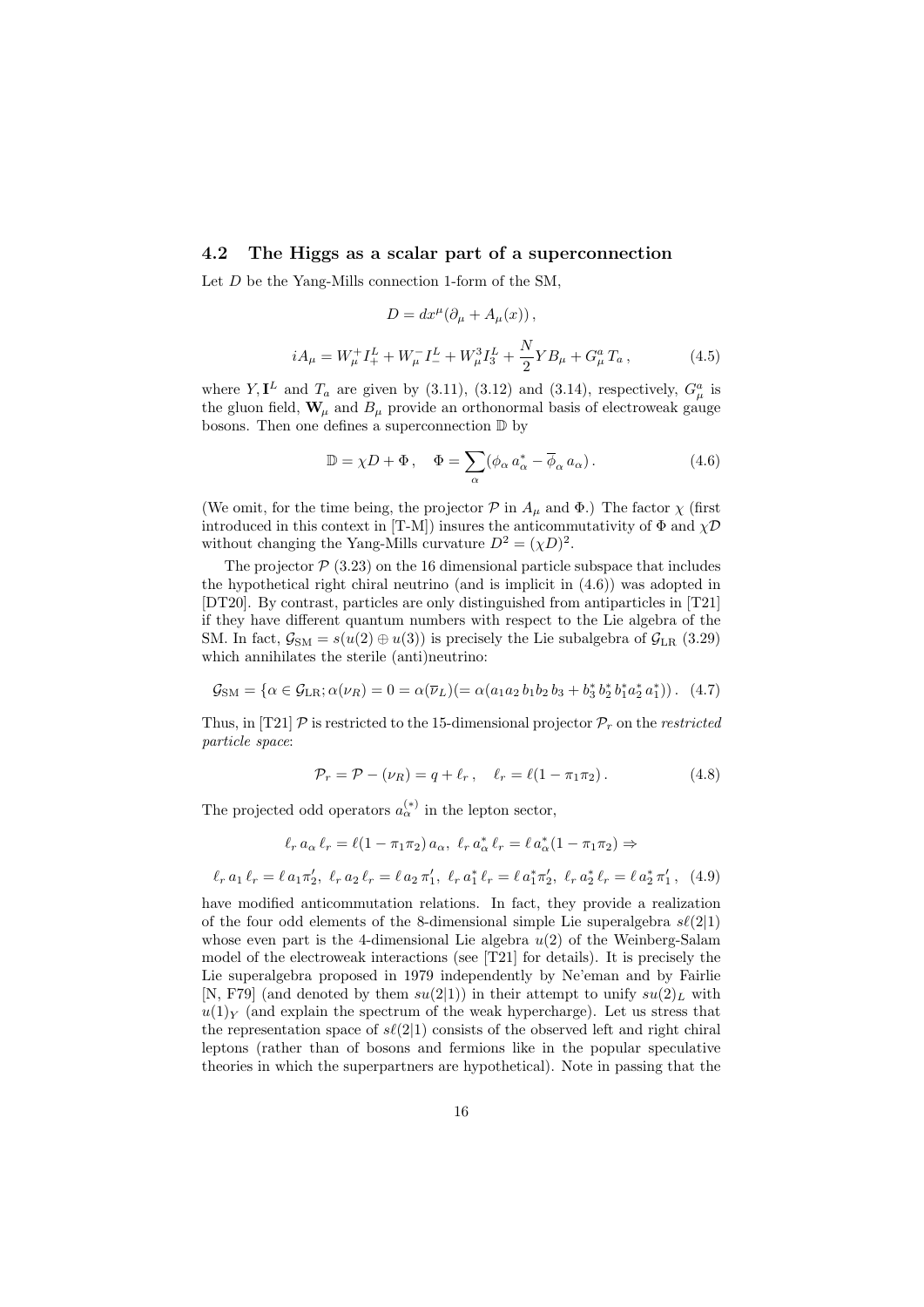trace of Y on negative chirality leptons  $(\nu_L, e_L)$  is equal to its eigenvalue on the unique positive chirality  $(e_R)$  (equal to  $-2$ ) so that only the supertrace of Y vanishes on the lepton (as well as on the quark) space. This observation is useful in the treatment of anomaly cancellation (cf. [T-M20]).

We shall sketch the main steps in the application of the superconnection (4.6) to the bosonic sector of the SM emphasizing specific additional hypotheses used on the way (for a detailed treatment see [T21]).

The canonical curvature form

$$
\mathbb{D}^2 = D^2 + \chi[D, \Phi] + \Phi^2, [D, \Phi] = dx^{\mu}(\partial_{\mu}\Phi^*[A_{\mu}, \Phi])
$$
(4.10)

satisfies the Bianchi identity

$$
\mathbb{D}\mathbb{D}^2 = \mathbb{D}^2 \mathbb{D} \; (\Rightarrow \chi(d\Phi^2 + [A, \phi^2] + [\Phi, D\Phi]_+) = 0), \tag{4.11}
$$

equivalent to the (super) Jacobi identity of our Lie superalgebra. It is important that the Bianchi identity, needed for the consistency of the theory still holds if we add to  $\mathbb{D}^2$  a constant matrix term with a similar structure. Without such a term the Higgs potential would be a multiple of  $\text{Tr} \Phi^4$  and would only have a trivial minimum at  $\Phi = 0$  yielding no symmetry breaking. The projected form of  $\Phi$  (4.6) and hence the admissible constant matrix addition to  $\Phi$ <sup>2</sup> depends on whether we use the projector  $P$  (as in [DT20]) or  $P_r$  (as in [T21]). In the first case we just replace  $a_{\alpha}^{(*)}$  with  $a_{\alpha}^{(*)}$  P. In the second, however, the odd generators for leptons and quarks differ and we set:

$$
\Phi = \ell [(\phi_1 a_1^* - \overline{\phi}_1 a_1) \pi_1' + (\phi_2 a_2^* - \overline{\phi}_2 a_2) \pi_2'] + \rho q \sum_{\alpha=1}^2 (\phi_\alpha a_\alpha^* - \overline{\phi}_\alpha a_\alpha), \quad (4.12)
$$

where  $\rho$  (like N in (4.5)) is a normalization constant that will be fixed later. Recalling that  $\ell$  and q are mutually orthogonal  $(\ell q = 0 = q\ell, \ell + q = \mathcal{P})$  we find

$$
\Phi^2 = \ell(\phi_1 \overline{\phi}_2 I_+^L + \overline{\Phi}_1 \phi_2 I_-^L - \phi_1 \overline{\phi}_1 \pi_2' - \phi_2 \overline{\phi}_2 \pi_1')
$$

$$
-\rho^2 q(\phi_1 \overline{\phi}_1 + \phi_2 \overline{\phi}_2) (\phi_\alpha = \phi_\alpha(x)). \tag{4.13}
$$

This sugggests defining the SM field strength (the extended curvature form) as

$$
\mathbb{F} = i(\mathbb{D}^2 + \hat{m}^2), \quad \hat{m}^2 = m^2(\ell(1 - \pi_1 \pi_2) + \rho^2 q)
$$
 (4.14)

 $(\hat{m}^2 = m^2 \mathcal{P}$  for the 16 dimensional particle subspace of [DT20]).

#### 4.3 Higgs potential and mass formulas

This yields the bosonic Lagrangian

$$
\mathcal{L}(x) = \text{Tr}\left\{\frac{1}{2}F_{\mu\nu}F^{\mu\nu} - (\partial_{\mu}\Phi + [A_{\mu}, \Phi])(\partial^{\mu}\Phi + [A^{\mu}, \Phi])\right\} - V(\Phi) \tag{4.15}
$$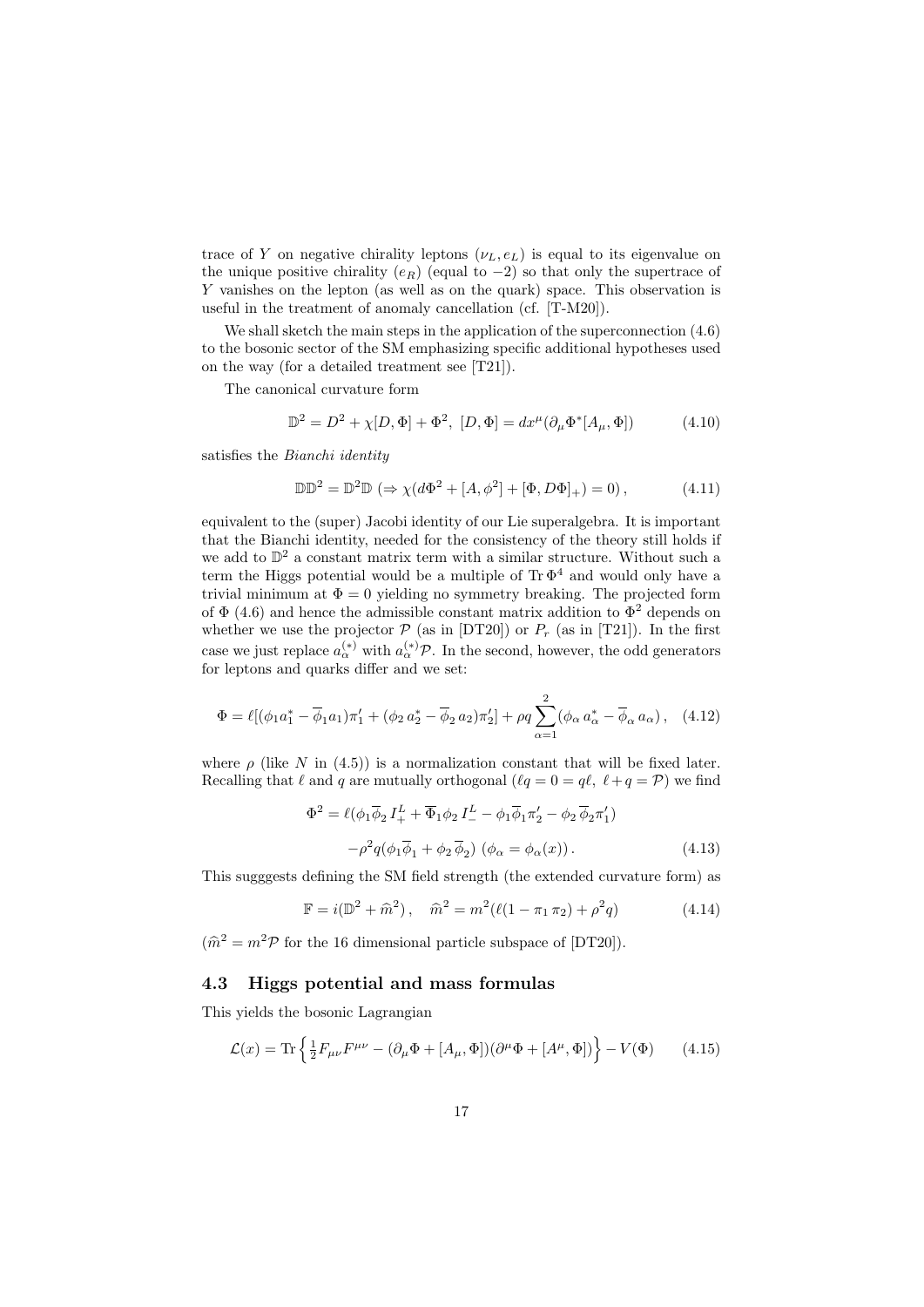where the Higgs potential  $V(\Phi)$  is given by

$$
V(\Phi) = \text{Tr} \, (\hat{m}^2 + \Phi^2)^2 - \frac{1}{4} m^4 = \frac{1}{2} (1 + 6\rho^4) (\phi \overline{\phi} - m^2)^2. \tag{4.16}
$$

Minimizing  $V(\Phi)$  gives the expectation value of the square of  $\phi = (\phi_1, \phi_2)$ :

$$
\langle \phi \overline{\phi} \rangle = \phi_1^m \overline{\phi_1^m} + \phi_2^m \overline{\phi_2^m} = m^2, \text{ for } \Phi^m = \sum_{\alpha=1}^2 \phi_a^m a_{\alpha}^* (\ell \pi'_{3-\alpha} + \rho q) + c \cdot c. \tag{4.17}
$$

(The superscript m indicates that  $\phi_{\alpha}$  take constant in x values depending on the mass parameter  $m$ .) The mass spectrum of the gauge bosons is determined by the term  $-\text{Tr}[A_\mu,\Phi][A^\mu,\Phi]$  of the Lagrangian (4.15) with  $A_\mu$  and  $\Phi$  given by (4.5) and (4.17) for  $\phi_{\alpha} = \phi_{\alpha}^{m}$ . The gluon field  $G_{\mu}$  does not contribute to the mass term as  $C\ell_6^0$  commutes with  $C\ell_4^1$ . The resulting quadratic form is, in general, not degenerate, so it does not yield a massless photon. It does so however if we assume that  $\Phi^m$  is electrically neutral (i.e. commutes with Q  $(3.16)$ :

$$
[\Phi^m, Q] = 0 \Rightarrow \phi_2^m = 0 \ (= \overline{\phi_2^m}). \tag{4.18}
$$

The normalization constant  $N(=\text{tg }\theta_w)$  is fixed by assuming that  $2I_3^L$  and NY are equally normalized:

$$
N^{2} = \frac{\text{Tr}\,(2I_{3}^{L})^{2}}{\text{Tr}\,Y^{2}} = \frac{3}{5} \left( = (\text{tg}\,\theta_{w})^{2} \Rightarrow \sin^{2}\theta_{w} = \frac{3}{8} \right). \tag{4.19}
$$

As  $Y(\nu_R) = 0 = I_3^L(\nu_R)$  this result for the "Weinberg angle at unification scale" is independent on whether we use  $P$  or  $P_r$ . If one takes the trace over the leptonic subspace the result would have been  $(\text{tg } \theta_w)^2 = \frac{1}{3} (\Rightarrow \sin \theta_w = \frac{1}{2}, \text{[F79]})$ closer to the measured low energy value.

Demanding, similarly, that the leptonic contribution to  $\Phi^2$  is the same as that for a coloured quark (which gives  $\rho = 1$  for the unrestricted projector  $\mathcal{P}$ ) we find

$$
\rho^2 = \frac{\text{Tr}(\ell(1 - \pi_1 \pi_2)\Phi^2)}{\text{Tr} q_j \Phi^2} = \frac{\text{Tr}(\pi_1' \pi_2' \phi \overline{\phi} + \pi_1' \pi_2 \phi_2 \overline{\phi}_2 + \pi_1 \pi_2' \phi_1 \overline{\phi}_1)}{4 \phi \overline{\phi}} = \frac{1}{2}.
$$
\n(4.20)

The ratio  $\frac{m_H^2}{m_W^2}$ , on the other hand is found to be

$$
\frac{m_H^2}{m_W^2} = 4 \frac{1 + 6\rho^4}{1 + 6\rho^2} = \begin{cases} 4 \text{ for } \rho^2 = 1 \text{ ([N], [DT20])} \\ \frac{5}{2} \text{ for } \rho^2 = \frac{1}{2} \text{ ([T21])} \end{cases} . \tag{4.21}
$$

The result of [T21], much closer to the observed value, can also be written in the form  $m_H^2 = 4 \cos^2 \theta_W m_H^2$ , where  $\theta_W$  is the theoretical Weinberg angle (4.19).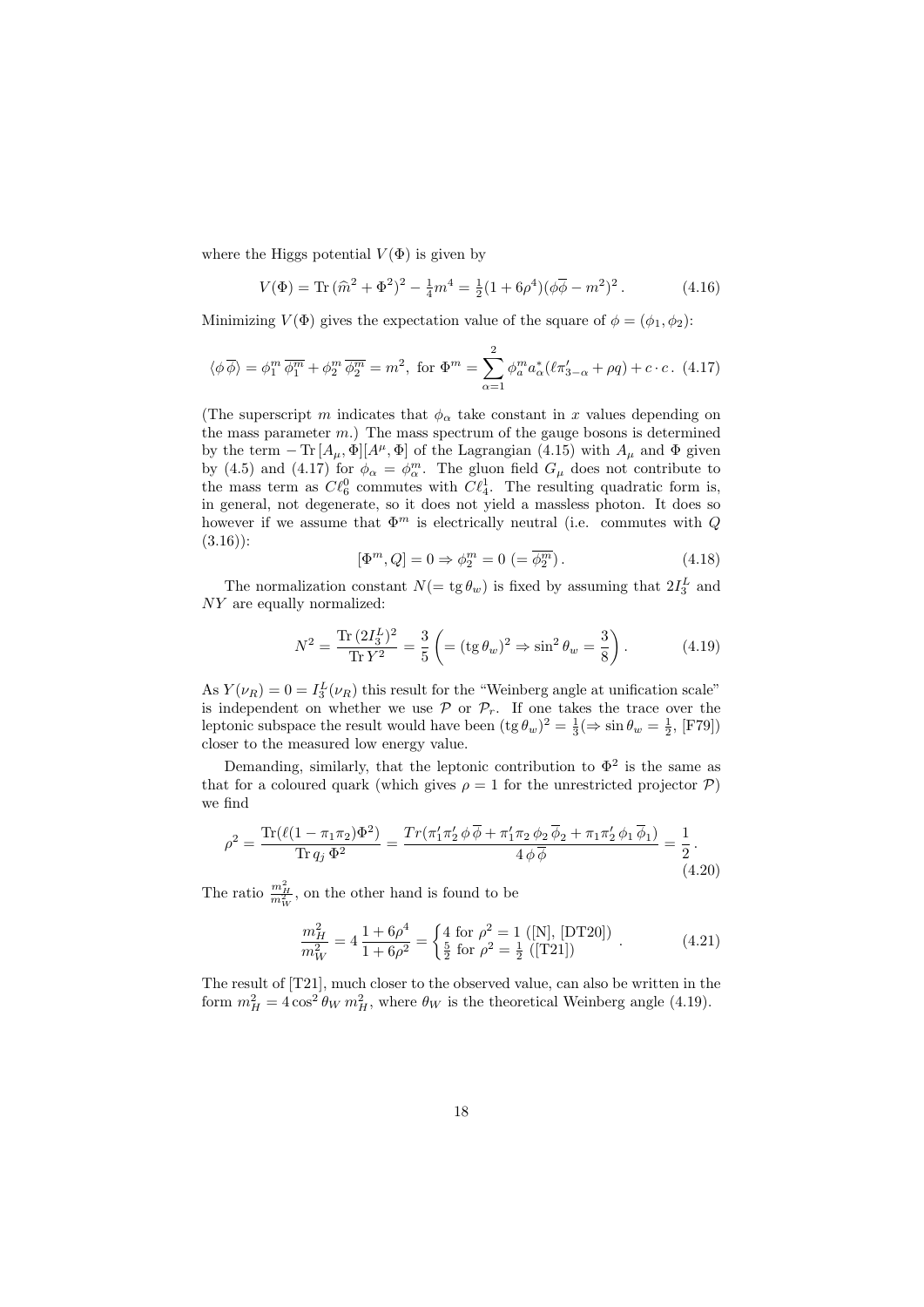## 5 Outlook

#### 5.1 Coming to  $C\ell_{10}$

The search for an appropriate choice of a finite dimensional algebra suited to represent the internal space  $\mathcal F$  of the SM is still going on. Our road to the choice of  $C\ell_{10}$ , adopted in this survey, has been convoluted.

In view of the lepton-quark correspondence which is embodied in the splitting  $(1.1)$  of the normed division algebra  $\mathbb O$  of the octonions, the choice of Dubois-Violette [D16] of the exceptional Jordan algebra  $\mathcal{F} = \mathcal{H}_3(\mathbb{O})$  (1.7) looked particularly attractive. We realized [TD, TD-V] that the simpler to work with subalgebra

$$
J_2^8 = \mathcal{H}_2(\mathbb{O}) \subset \mathcal{H}_3(\mathbb{O}) = J_3^8 \tag{5.1}
$$

corresponds to the observables of one generation of fundamental fermions. The associative envelope of  $J_2^8$  is  $C\ell_9 = \mathbb{R}[16] \oplus \mathbb{R}[16]$  with associated symmetry group  $Spin(9)$ . It was proven in [TD-V] that the SM gauge group  $G_{SM}$  (1.10) is the intersection of  $Spin(9)$  with the subgroup  $F_4^{\omega}$  (1.13) of the automorphism group  $F_4$  of  $J_3^8$  that preserves the splitting (1.1) of  $\mathbb{O}$ , yielding (1.12).

So we were inclined to identify  $Spin(9)$  as a most economic GUT group. As demonstrated in Sect. 3.3, however, the restriction of the spinor IR 16 of  $Spin(9)$ to its subgroup  $G_{SM}$  gives room to only half of the fundamental fermions: the  $SU(2)_L$  doublets; the right chiral singlets,  $e_R$ ,  $u_R$ ,  $d_R$ , are left out. It was thus recognized that the Clifford algebra  $C\ell_{10}$  (which also involves the octonions) does the job.

After a synopsis of the triality realization of  $Spin(8)$  on the octonions (Sect. 2) the present survey starts directly with the (complexified) Clifford algebra  $Cl_{10}$ displaying in Sect. 3.1 its salient features which place it in the same equivalence family under the Cartan classification as the Lorentzian Clifford algebra  $C\ell(3, 1)$ . The particle interpretation of  $C\ell_{10}$  is dictated by the choice of a (maximal) set of five commuting operators in the derivation algebra  $so(10)$  of  $C\ell_{10}$ . It follows the presentation of  $C\ell_{10}$  by the  $\mathbb{Z}_2$  graded tensor product (1.9),

$$
C\ell_{10} = C\ell_6 \,\widehat{\otimes}\, C\ell_4\,,\tag{5.2}
$$

which is preserved by the Pati-Salam subgroup  $G_{PS}$  (1.8) of  $Spin(10)$ . This led us to presenting all chiral leptons and quarks of one generation as mutually orthogonal idempotents (3.17) (3.18).

Furay [F] arrived (back in 2018) at the tensor product (5.2) following the R ⊗ C ⊗ H ⊗ O road. In fact, Clifford algebras have arisen as an outgrow of Grassmann algebras and the quaternions<sup>9</sup>. The 32 products  $e_a \varepsilon_\nu (= \varepsilon_\nu e_a)$ ,  $a = 1, \dots, 8$  ( $e_8 = 1$ ),  $\nu = 0, 1, 2, 3$  of octonion and quaternion units may

<sup>9</sup>The Dublin Professor of Astronomy William Rowan Hamilton (1805-1865) and the Stettin Gymnasium teacher Hermann Günter Grassmann (1809-1877) published their papers, on quaternions and on "extensive algebras", respectively, in the same year 1844. William Kingdom Clifford (1845-1879) combined the two in a "geometric algebra" in 1878, a year before his death, aged 33, referring to both of them.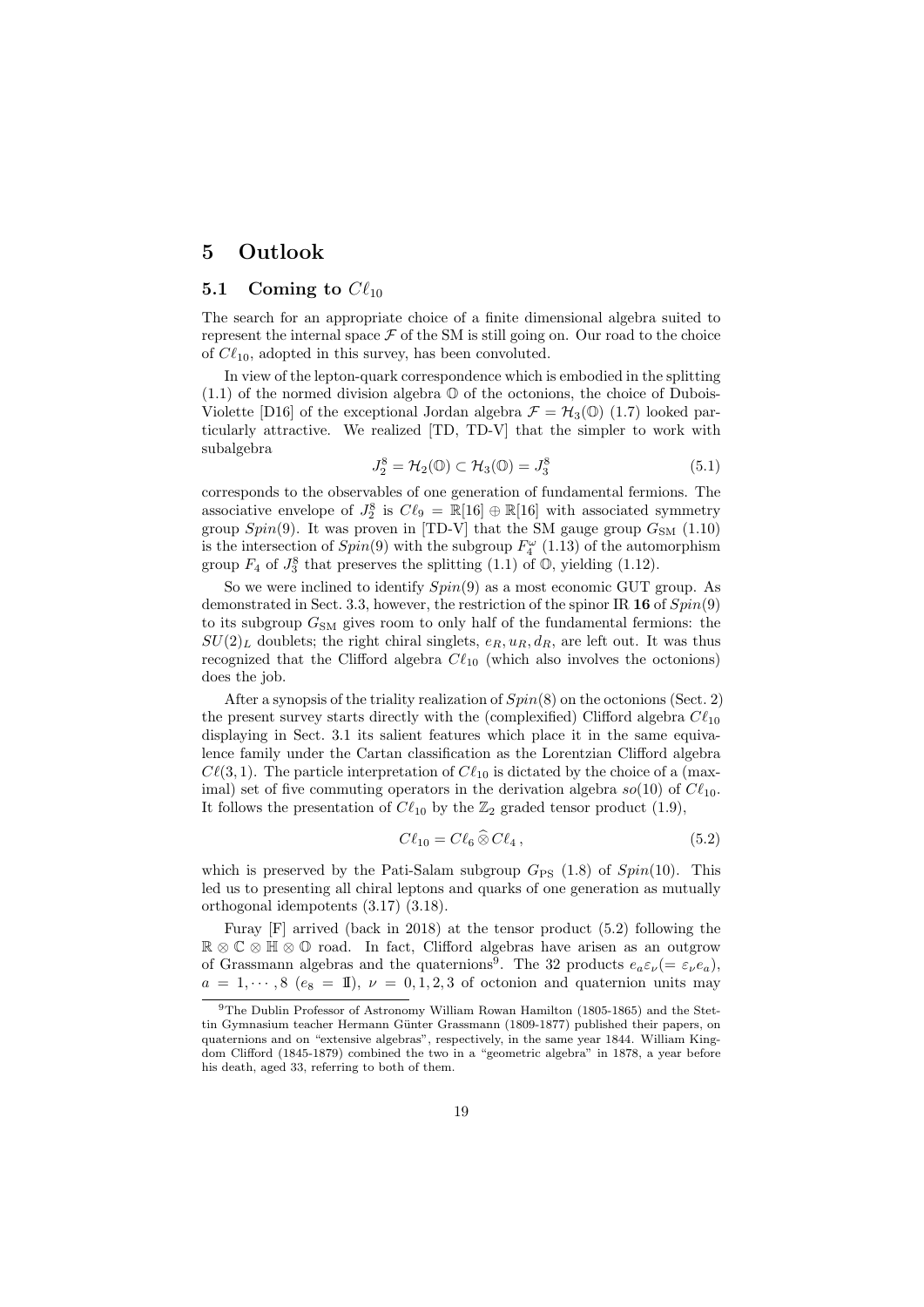serve as components of a  $Spin(10)$  Dirac (bi)spinor, acted upon by  $C\ell_{10}$  (with generators (3.7) involving the operators  $L_{\alpha}$  of left multiplication by octonion units) – cf. [FH1].

#### 5.2 Two ways to avoid fermion doubling

There are two inequivalent possibilities to avoid fermion doubling within  $C\ell_{10}$ . One, adopted in [DT20, T21] and in Sect. 3 of the present survey consists in projecting on the particle subspace, which incorporates four  $SU(2)_L$  doublets and eight  $SU(2)_L$  (right chiral) singlets, with projector

$$
\mathcal{P} = \ell + q = \frac{1 - i\omega_6}{2}, \ \ell = p_1 p_2 p_3, \ q = q_1 + q_2 + q_3 \tag{5.3}
$$

(see (3.22), (3.23) and (3.25)). Here  $\omega_6$  is the  $C\ell_6$  pseudoscalar, the distinguished complex structure, used in [FH] as a first step in the "cascade of symmetry breakings". The particle projector (5.3) is only invariant under the Pati-Salam subgroup  $(1.8)$  of  $Spin(10)$ . The more popular alternative, adopted in [FH1], projects on left chiral fermions (4 particle doublets and 8 antiparticle singlets) with projector (3.36), defined in terms of the  $C\ell_{10}$  chirality  $\chi = i\omega_{10}$ :

$$
\Pi_L = \frac{1 - \chi}{2} = \mathcal{P}P_1 + \mathcal{P}'P'_1 \quad (\mathcal{P} + \mathcal{P}' = 1 = P_1 + P'_1), \tag{5.4}
$$

where  $P_1$  projects on  $SU(2)_L$  doublets, invariant under the entire  $Spin(10)$ . The components of the resulting  $16<sub>L</sub>$  are viewed in [FH1] as Weyl spinors; the right action of (complexified) quaternions (which commutes with the left  $spin(10)$ action) is interpreted as an  $s\ell(2,\mathbb{C})$  (Lorentz) transformation.

The difference of the two approaches which can be labeled by the projectors  $\mathcal P$  and  $\Pi_L$  (on left and right particles and on left particles and antiparticles, respectively) has implications in the treatment of generalized connection (including the Higgs) and anomalies. Thus, for the  $\Pi_L$  (anti)leptons  $(\nu_L, e_L)$ ,  $\overline{e}_L$ ,  $\overline{\nu}_L$  we have vanishing trace of the hypercharge,  $tr \prod_L Y = 0$ . For  $\mathcal P$  leptons,  $(\nu_L, e_L), \nu_R, e_R$ , the traces of the left and right chiral hypercharge are equal:  $tr(\mathcal{P} \Pi_L Y) = -2 = tr(\mathcal{P} \Pi_R Y)$ , so that, as noted in Sect. 4.2, only the supertrace vanishes in this case. The associated Lie superalgebra fits ideally Quillen's notion of super connection. A real "physical difference" only appears under the assumption that the electroweak hypercharge is superselected and the particle projector is restricted to the projector  $\mathcal{P}_r$  on the 15-dimensional particle subspace (with the sterile neutrino  $\nu_R$ , with vanishing hypercharge, excluded). Then the leptonic (electroweak) part of the SM is governed by the Lie superalgebra  $s\ell(2|1)$ , whose four odd generators are given by third degree monomials in  $a_{\alpha}^{(*)}$ , the  $C\ell_4$  Fermi oscillators. The replacement of  $P$  by  $P_r$  breaks the quarklepton symmetry: while each coloured quark  $q_j$  appears in four flavours, the colourless leptons are just three. This yields a relative normalization factor between the quark and leptonic projection of the Higgs field and allows to derive  $(in [T21])$  the relation (see  $(4.21))$ )

$$
m_H^2 = \frac{5}{2} m_W^2 = 4 \cos^2 \theta_{\text{th}} m_W^2, \qquad (5.5)
$$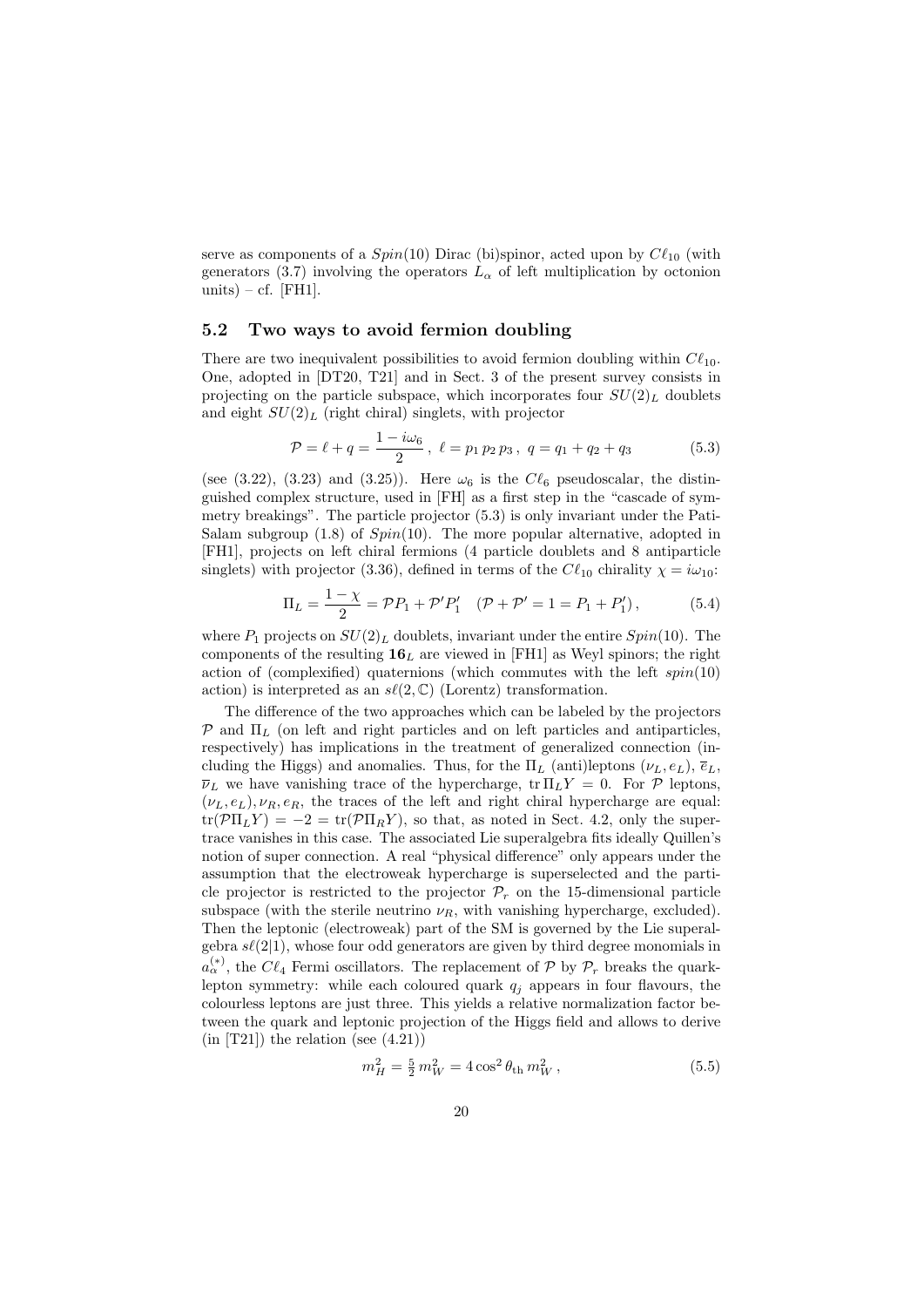where  $\theta_{\text{th}}$  is the *theoretical* Weinberg angle, such that tg<sup>2</sup>  $\theta_W = \frac{3}{5}$ . The relation (5.5) is satisfied within 1% accuracy by the observed Higgs and  $W^{\pm}$  masses.

#### 5.3 A challenge

What is missing for completing the "Algebraic Design of Physics" – to quote from the title of the 1994 book by Geoffrey Dixon – is a true understanding of the three generations of fundamental fermions. None of the attempts in this direction [F14, D16, T, B] has brought a clear success so far. The exceptional Jordan algebra  $J_3^8 = \mathcal{H}_3(\mathbb{O})$  (1.7) with its built in triality was first proposed to this end in [D16] (continued in [DT]); in its most naive form, however, it corresponds to the triple coupling of left and right chiral spinors with a vector in internal space, rather than to three generations of fermions. As recalled in (Sect. 5.2 of) [T] any finite-dimensional unital module over  $\mathcal{H}_3(\mathbb{O})$  has the (disappointingly unimaginative) form of a tensor product of  $\mathcal{H}_3(\mathbb{O})$  with a finite dimensional real vector space  $E$ . It was further suggested there that the dimension of  $E$  should be divisible by 3 but the idea was not pursued any further. Boyle [B] proposed to consider the complexified exceptional Jordan algebra whose automorphism group is the compact form of  $E_6$ . This led to a promising left-right symmetric extension of the gauge group of the SM but the discussion has not yet shed new light on the 3 generation problem.

#### Acknowledgments

Discussions with John Baez, Latham Boyle, Michel Dubois-Violette, Cohl Furey and Kirill Krasnov are gratefully acknowledged. It is a pleasure to thank Cécile Gourgues for her expert typing. The author thanks IHES for hospitality and support during the course of this work.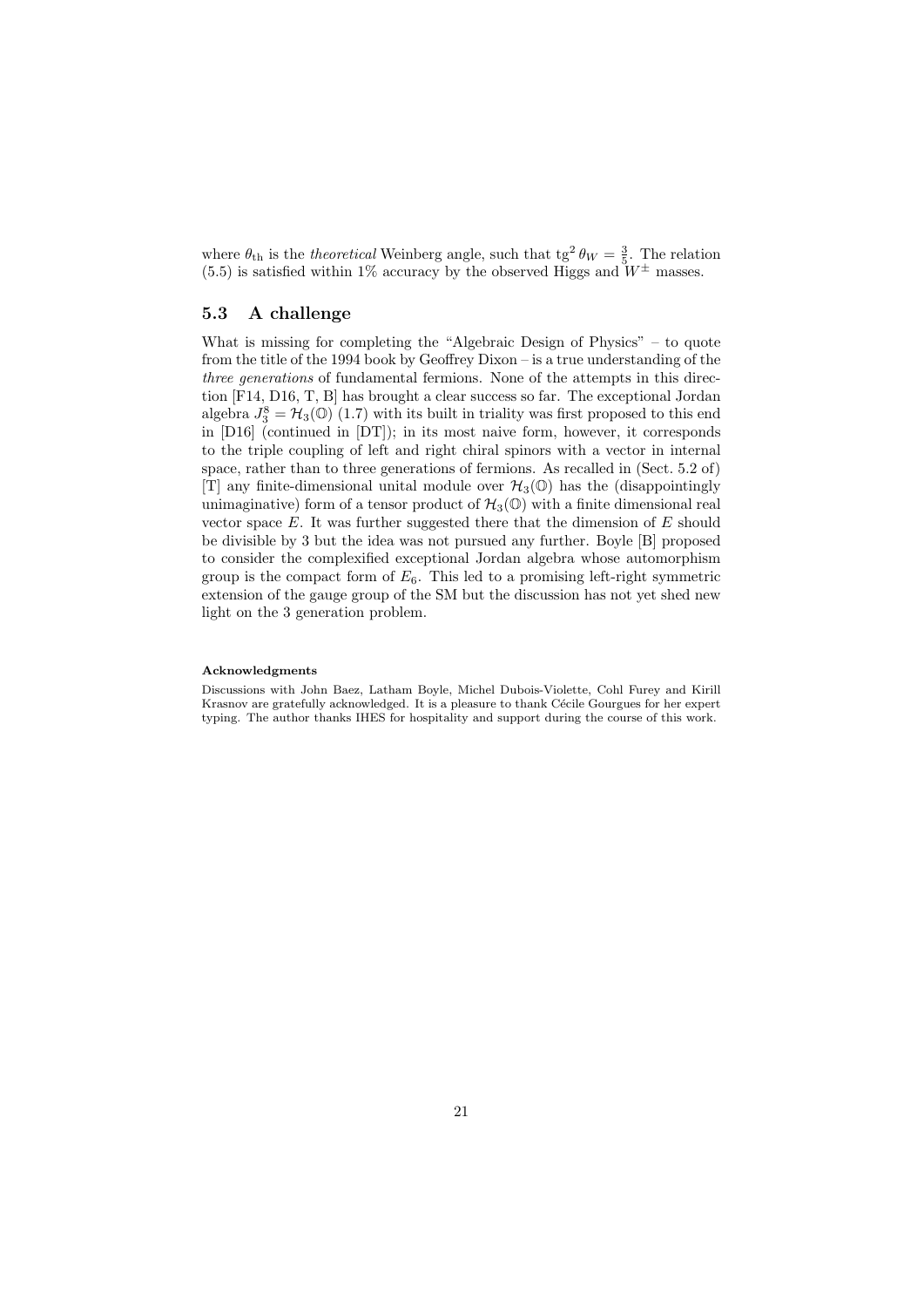# Appendix A

## Inter relations between the  $L, E$ , and R bases of  $so(8)$

The imaginary octonion units  $e_1, \dots, e_7$  obey the anticommutation relations of  $C\ell_{-7}$ 

$$
[e_{\alpha}, e_{\beta}]_{+} := e_{\alpha}e_{\beta} + e_{\beta}e_{\alpha} = -2\,\delta_{\alpha\beta}, \ \alpha, \beta = 1, \cdots, 7 \tag{A.1}
$$

and give rise to the seven generators  $L_{\alpha} = L_{e_{\alpha}}$  of the Lie algebra  $so(8)$ :

$$
L_{\alpha 8} := \frac{1}{2} L_{\alpha} =: -L_{8\alpha} , L_{\alpha\beta} := [L_{\alpha 8}, L_{8\beta}] \in so(7) \subset so(8).
$$
 (A.2)

For  $\alpha \neq \beta$  there is a unique  $\gamma$  such that

$$
L_{\alpha} e_{\beta} = f_{\alpha\beta\gamma} e_{\gamma} = \pm e_{\gamma}, \ f_{\alpha\beta\gamma} = -f_{\beta\alpha\gamma} = f_{\gamma\alpha\beta}.
$$
 (A.3)

The *structure constants*  $f_{\alpha\beta\gamma}$  (which only take values  $(0, \pm 1)$ ) obey for different triples  $(\alpha, \beta, \gamma)$  the relations

$$
f_{\alpha\beta\gamma} = f_{\alpha+1\,\beta+1\,\gamma+2} = f_{2\alpha,2\beta,2\gamma} \pmod{7}.
$$
 (A.4)

The list (2.9) follows from  $f_{124} = 1$  and the first equation (A.4), taking into account relations like  $f_{679} \equiv f_{672} \pmod{7}$  etc. Note that for  $f_{\alpha\beta\gamma} \neq 0$   $f_{\alpha\beta\gamma}$ are the structure constants of a (quaternionic)  $su(2)$  Lie algebra. They are not structure constants of  $so(7) \subset so(8)$ .

Define the involutive outer automorphism  $\pi$  of the Lie algebra  $so(8)$  by its action (2.13) on left and right multiplication  $L_{\alpha}$  and  $R_{\alpha}$  of octonions by imaginary octonions  $\alpha = -\alpha^*$ :

$$
\pi(L_{\alpha}) = L_{\alpha} + R_{\alpha} =: T_{\alpha}, \ \pi(R_{\alpha}) = -R_{\alpha} \Rightarrow \pi(T_{\alpha}) = L_{\alpha}.
$$
 (A.5)

In the basis (A.1) (A.3) of imaginary octonion units  $e_{\alpha}$  ( $\alpha = 1, \cdots, 7$ ), setting  $e_8 = \mathbb{I}$  and  $L_{\alpha 8} = \frac{1}{2} L_{\alpha}$  (A.2),  $R_{\alpha 8} = \frac{1}{2} R_{\alpha} = -R_{8\alpha}$ , we define  $E_{ab}$  by the second relation (2.14)

$$
E_{ab} e_c := \delta_{bc} e_a - \delta_{ac} e_b, \ a, b, c = 1, \cdots, 8 \quad (e_8 = 1).
$$
 (A.6)

**Proposition A.1** – Under the above assumptions/definitions we have

$$
\pi(L_{ab}) = E_{ab} \quad \text{(for } L_{\alpha\beta} := [L_{\alpha 8}, L_{8\beta}], \ L_{\alpha 8} = \frac{1}{2} L_{\alpha} = -L_{8\alpha}). \tag{A.7}
$$

**Proof.** – From the first equation  $(A.5)$  and from  $(A.1)$   $(A.2)$  and  $(A.6)$  it follows that

$$
E_{\alpha 8} = L_{\alpha 8} + R_{\alpha 8} = \pi (L_{\alpha 8}). \tag{A.8}
$$

The proposition then follows from the relations

$$
L_{\alpha\beta} = [L_{\alpha 8}, L_{8\beta}], \quad E_{\alpha\beta} = [E_{\alpha 8}, E_{8\beta}] \tag{A.9}
$$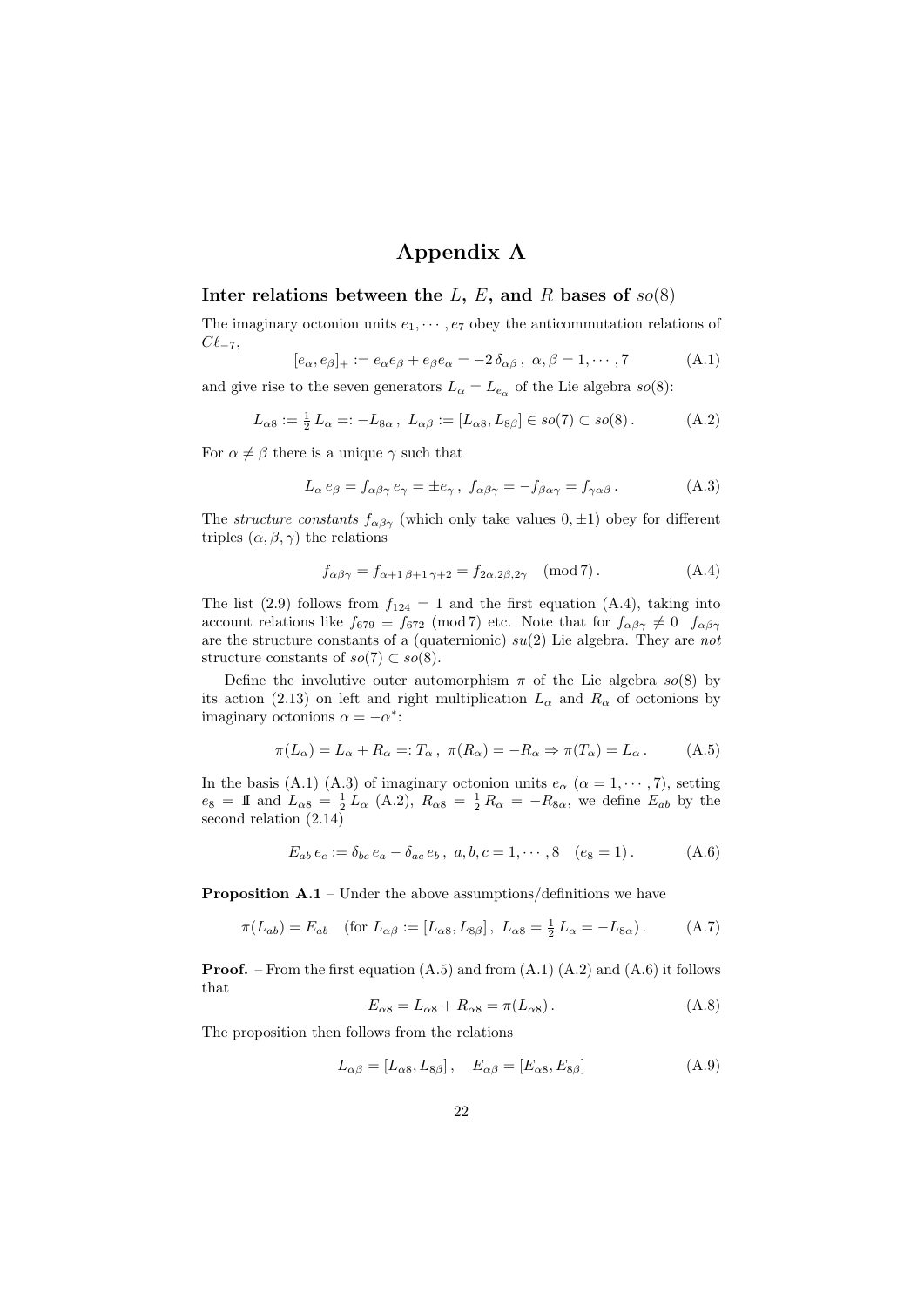and from the assumption that  $\pi$  is a Lie algebra homomorphism.

**Corollary.** – From (A.7) and the involutive character of  $\pi$  it follows that, conversely,

$$
\pi(E_{ab}) = L_{ab} \,. \tag{A.10}
$$

To each  $\alpha = 1, \dots, 7$  there correspond 3 pairs  $\beta \gamma$  such that  $L_{\beta \gamma}$  and  $E_{\beta \gamma}$ commute with  $L_{\alpha}$  and among themselves and allow to express  $L_{\alpha} = 2L_{\alpha 8}$  in terms of  $E_{\alpha 8}$  and the corresponding  $E_{\beta \gamma}$ :

$$
L_1 = 2 L_{18} = E_{18} - E_{24} - E_{37} - E_{56},
$$
  
\n
$$
L_2 = 2 L_{28} = E_{28} + E_{14} - E_{35} - E_{67},
$$
  
\n
$$
L_3 = 2 L_{38} = E_{38} + E_{17} + E_{25} - E_{46},
$$
  
\n
$$
L_4 = 2 L_{48} = E_{48} - E_{12} + E_{36} - E_{57},
$$
  
\n
$$
L_5 = 2 L_{58} = E_{58} + E_{16} - E_{23} - E_{47},
$$
  
\n
$$
L_6 = 2 L_{68} = E_{68} - E_{15} + E_{27} - E_{34},
$$
  
\n
$$
L_7 = 2 L_{78} = E_{78} - E_{13} - E_{26} - E_{45}, \text{ or } L_\alpha = E_{\alpha 8} - \sum_{\beta < \gamma} f_{\alpha \beta \gamma} E_{\beta \gamma}.
$$
(A.11)

Recalling that  $E_{ab} = \pi (L_{ab})$  (A.8) and the fact that  $\pi$  is involutive, so that  $\pi(E_{ab}) = L_{ab}$  (A.10) we deduce, in particular,

$$
2 E_{78} = L_{78} - L_{13} - L_{26} - L_{45},
$$
  
\n
$$
R_7 = 2 E_{78} - 2 L_{78} = -L_{78} - L_{13} - L_{26} - L_{45},
$$
 (A.12)

thus reproducing (2.16).

We now proceed to displaying the commutant of  $i\omega_6$  and  $i\omega_6^R$  in  $so(7+j)$ ,  $j = 1, 2, 3.$ 

**Proposition A.2** – While the Lie algebra  $spin(6) = su(4)$  commutes with  $L_7$ , the commutant of  $R_7$  (A.12) in  $su(4) \subset s\ell(4,\mathbb{C})$  is  $u(3)(\subset s\ell(4,\mathbb{C}))$  given by

$$
u(3) = \left\{ \sum_{j,k=1}^{3} C_{jk}[b_j^*, b_k]; \ C_{jk} \in \mathbb{C}, \ C_{kj} = -\overline{C_{jk}} \right\}
$$
 (A.13)

in the fermionic oscillator relalization of  $C\ell_6(\mathbb{C})$  (the bar over  $C_{jk}$  standing for complex conjugation).

**Proof.** – The fact that  $L_7 = 2L_{78}$  commutes with the generators  $L_{\alpha\beta}$  ( $\alpha, \beta$ )  $1, \dots, 6$  of so(6) follows from (2.8). To find the commutant of  $R_7$  (A.12) it is convenient to use the fermionic realization of the complexification  $s\ell(4, \mathbb{C})$ of  $su(4)$  which is spanned by the 9 commutators  $[b_j^*, b_k]$  in  $(A.13)$  and the 6 products

$$
b_j b_k = -b_k b_j, b_j^* b_k^* = -b_k^* b_j^*, j, k = 1, 2, 3, j \neq k.
$$
 (A.14)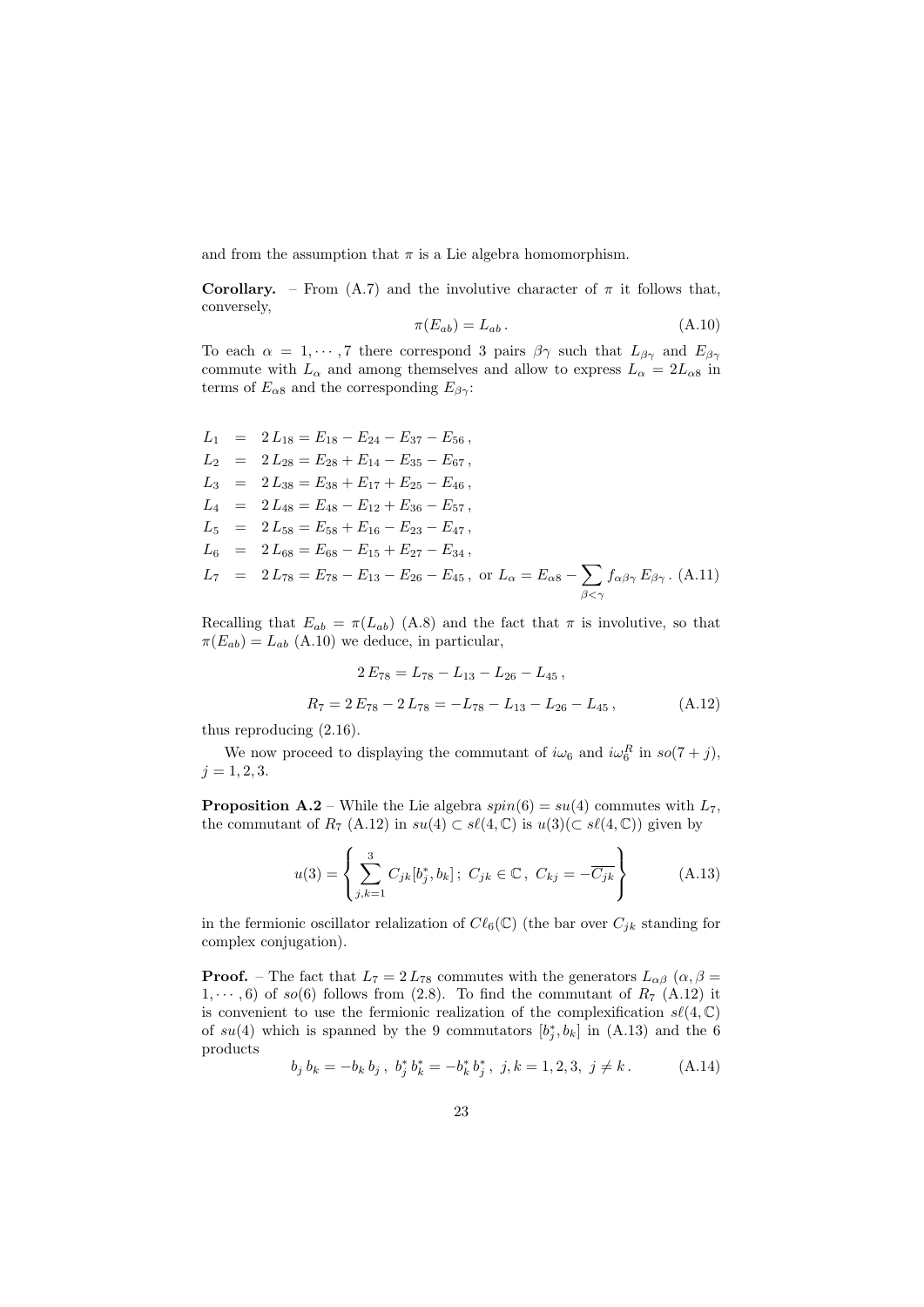The sum  $L_{13} + L_{26} + L_{45}$  in (A.12) is a multiple of  $B - L$  (3.10), the hermitian generator of the centre of  $s\ell(3,\mathbb{C}),$ 

$$
B - L\left( = \frac{i}{3}(\gamma_{13} + \gamma_{26} + \gamma_{45})\right) = \frac{1}{3}\sum_{j=1}^{3} [b_j^*, b_j].
$$
 (A.15)

The relations

$$
[B - L, b_j^* b_k^*] = \frac{2}{3} b_j^* b_k^*, \ [B - L, b_j b_k] = -\frac{2}{3} b_j b_k,
$$
  

$$
[[B - L, [b_j^*, b_k]]] = 0, \ j, k = 1, 2, 3, \ j \neq k,
$$
 (A.16)

show that the commutant of  $B - L$  (and hence of  $R_7$ ) in  $su(4)$  is  $u(3)$ .

**Corollary.** – The commutant of  $\omega_6^R$  in  $so(8)$  is  $u(3) \oplus u(1)$ ; the commutant of  $\omega_6^R$  in spin(9) is the gauge Lie algebra of the SM:

$$
\mathcal{G}_{\rm SM} = \{a \in spin(9) \, ; \, [a, \omega_6^R] = 0\} = u(3) \oplus su(2) \,. \tag{A.17}
$$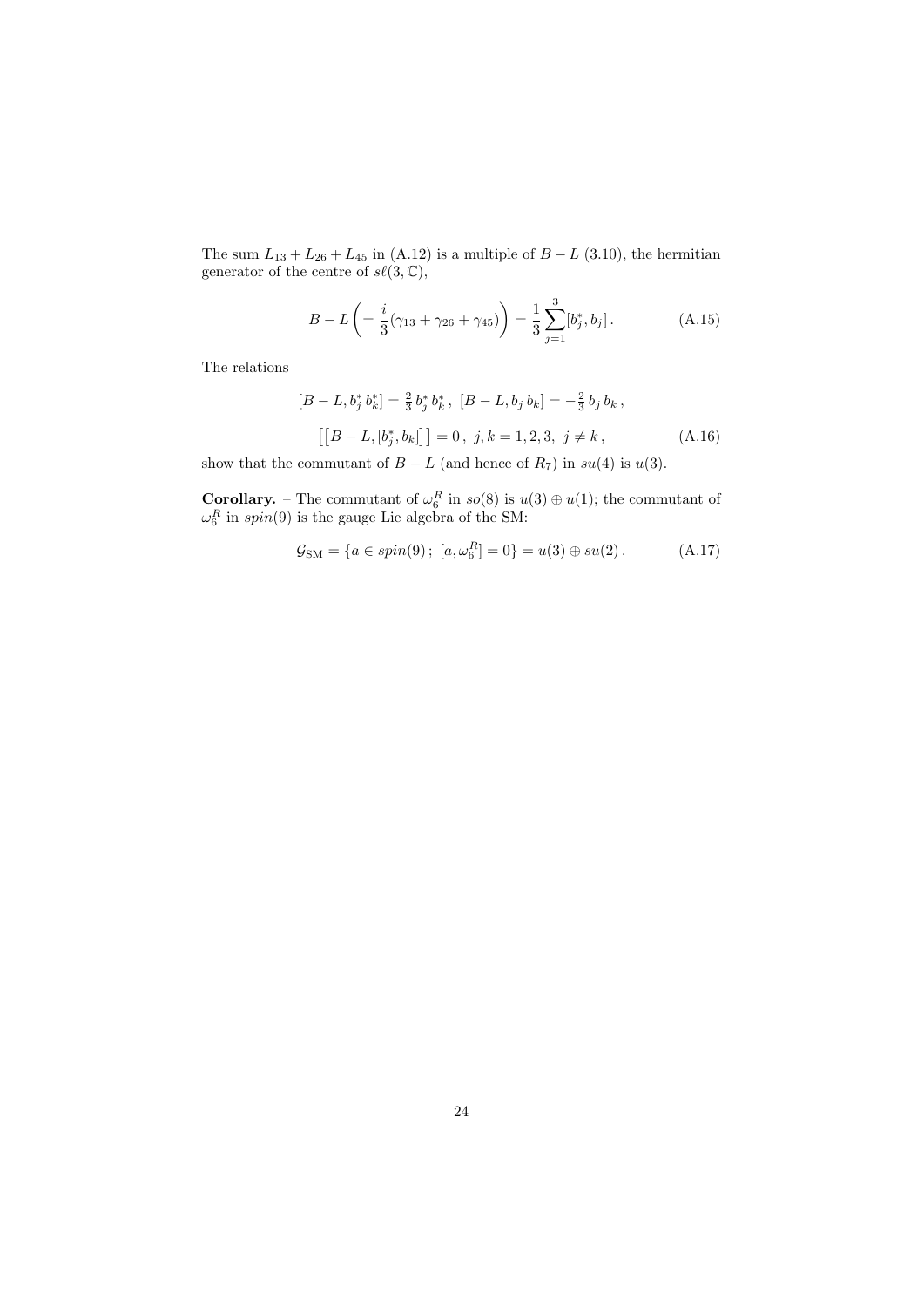## References

- [B02] J.C. Baez, The octonions, Bull. Amer. Math. Soc. 39:2 (2002) 145-205, Errata, ibid 42 (2005) 213; math/0105155.
- [B20] J.C. Baez, Getting to the bottom of Noether theorem, arXiv:2006.14741 [hep-th].
- [B21] J.C. Baez, Can we understand the Standard Model? talk at the Workshop Octonions and the Standard Model, Perimeter Institute, 2021.
- [BH] J.C. Baez, J. Huerta, The algebra of grand unified theory, Bull. Amer. Math. Soc. 47:3 (2010) 483-552; arXiv:0904.1556v2 [hep-th].
- [BMV] J.V. Beltrán, J. Monterde, J.A. Vallejo, Quillen superconnection and connections on supermanifolds, J. Geom. Phys. 86 (2014) 180-193; arXiv:1305.3677.
- [BS] A. Bochniak, A. Sitarz, A spectral geometry for the Standard Model without fermion doubling, Phys. Rev. D 101 (2020) 075038; arXiv:2001.02902; A. Bochniak, A. Sitarz, P. Zalecki, Spectral action of the electroweak θterms for the Standard Model without fermion doubling, JHEP 12 (2021) 142; arXiv:2106.10890.
- [B] L. Boyle, The standard model, the exceptional Jordan algebra and triality, arXiv:2006.16265 [hep-th].
- [BF] L. Boyle, S. Farnsworth, The standard model, the Pati-Salam model, and "Jordan geometry", New J. Phys. 22 (2020) 073023; arXiv:1910.11888v3.
- [Br] R.L. Bryant, Notes on spinors in low dimensions, arXiv:2011.05568.
- [CG] R. Casalbuoni, R. Gato, Unified theory of quarks and leptons based on Clifford algebras, Phys. Letters B 90 (1979) 81-86.
- [CC] A.H. Chamseddine, A. Connes, Noncommutative geometry as a framework for unification of all fundamental interactions including gravity, Fortschr. Phys. 58 (2010) 553-600; arXiv:1004.0464 [hep-th].
- [CCS] A.H. Chamseddine, A. Connes, W.D. van Suijlekom, Grand unification in the spectral Pati-Salam model, JHEP 1511 (2015) 011; arXiv:1507.08161 [hep-ph].
- [CIS] A.H. Chamseddine, J. Iliopoulos, W.D. van Suijlekom, Spectral action in matrix form, Eur. Phys. J. C 80 (2020) 1045; arXiv:2009.03367v2.
- [CD] R. Compoamor Strursberg, M.R. De Traubenberg, Group Theory in Physics, A Practitioner's Guide, World Scientific, 2019.
- [C] A. Connes, Essay on physics and noncommutative geometry. In: The interface of mathematics and particle physics (Oxford, 1988), vol. 24 of Inst. math. Appl. Conf. Ser. New Ser. 24 Oxford Univ. Press, 1990, pp. 9-48.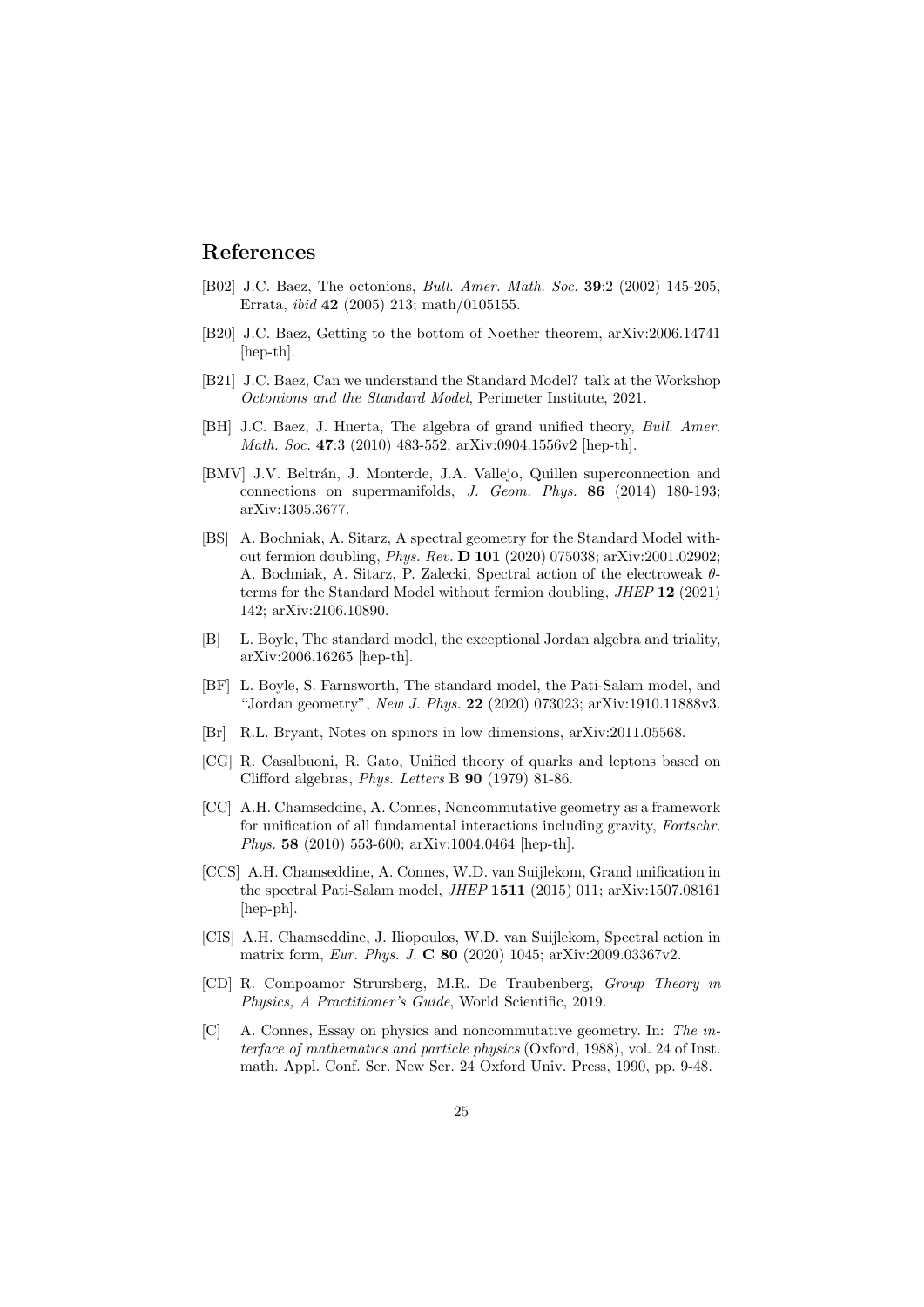- [CL] A. Connes and J. Lott, Particle models and noncommutative geometry, Nucl. Phys. Proc. Suppl. B 18 (1990) 29-47.
- [D10] G.M. Dixon, Division algebras; spinors; idempotents; the algebraic structure of reality, arXiv:1012.1304 [hep-th].
- [D14] G.M. Dixon, Seeable matter; unseeable antimatter, Comment. Math. Univ. Carolin. 55:3 (2014) 381-386; arXiv:1407.4818 [physics.gen-ph].
- [DL] C. Doran, A. Lasenby, Geometric Algebra for Physicists, Cambridge University Press, 2003.
- [DHH] D. Dunsky, L.J. Hall, K. Harigaya, Sterile neutrino dark matter and leptogenesis in left-right Higgs parity, JHEP 01 (2021) 125; arXiv:2007.12711 [hep-ph].
- [D] M. Dubois-Violette, Complex structures and the Elie Cartan approach to the theory of spinors, in: Spinors, Twistors, Clifford Algebras and Quantum Deformations, pp. 17-23, Kluwer Acad., 1993; hep-th/9210108.
- [D-V] M. Dubois-Violette, Lectures on differential graded algebras and noncommutative geometry, in: Noncommutative Differential Geometry and Its Applications to Physics, Kluwer Acad. 2001, pp. 245-306.
- [D16] M. Dubois-Violette, Exceptional quantum geometry and particle physics, Nucl. Phys. B 912 (2016) 426-444; arXiv:1604.01247 [hep-th].
- [D21] M. Dubois-Violette, Finite quantum geometry, octonions and the theory of fundamental particles, extended notes on talk at the Workshop Octonions and the Standard Model, Perimeter Institute, 2021.
- [DKM] M. Dubois-Violette, R. Kerner, J. Madore, Non-commutative differential geometry of matrix algebras, SLAC-PPF 88-45, J. Math. Phys. 31 (1990) 316-322; Non-commutative differential geometry and new models of gauge theory, J. Math. Phys. 31 (1990) 323-329.
- [DT] M. Dubois-Violette, I. Todorov, Exceptional quantum geometry and particle physics II, Nucl. Phys. B 938 (2019) 751-761; arXiv:1808.08110.
- [DT20] M. Dubois-Violette, I. Todorov, Superconnection in the spinfactor approach to particle physics, Nuclear Phys. B957 (2020) 115065; arXiv:2003.06591 [hep-th].
- [F79] D. Fairlie, Higgs field and the determination of the Weinberg angle, Phys. Lett. **B82** (1979) 97-100.
- [F14] C. Furey, Generations: three prints, in colour, JHEP 10 (2014) 046; arXiv:1405.4601 [hep-th].
- [F15] C. Furey, Charge quantization from a number operator, Phys. Lett. B742 (2015) 195-199; arXiv:1603-04078 [hep-th].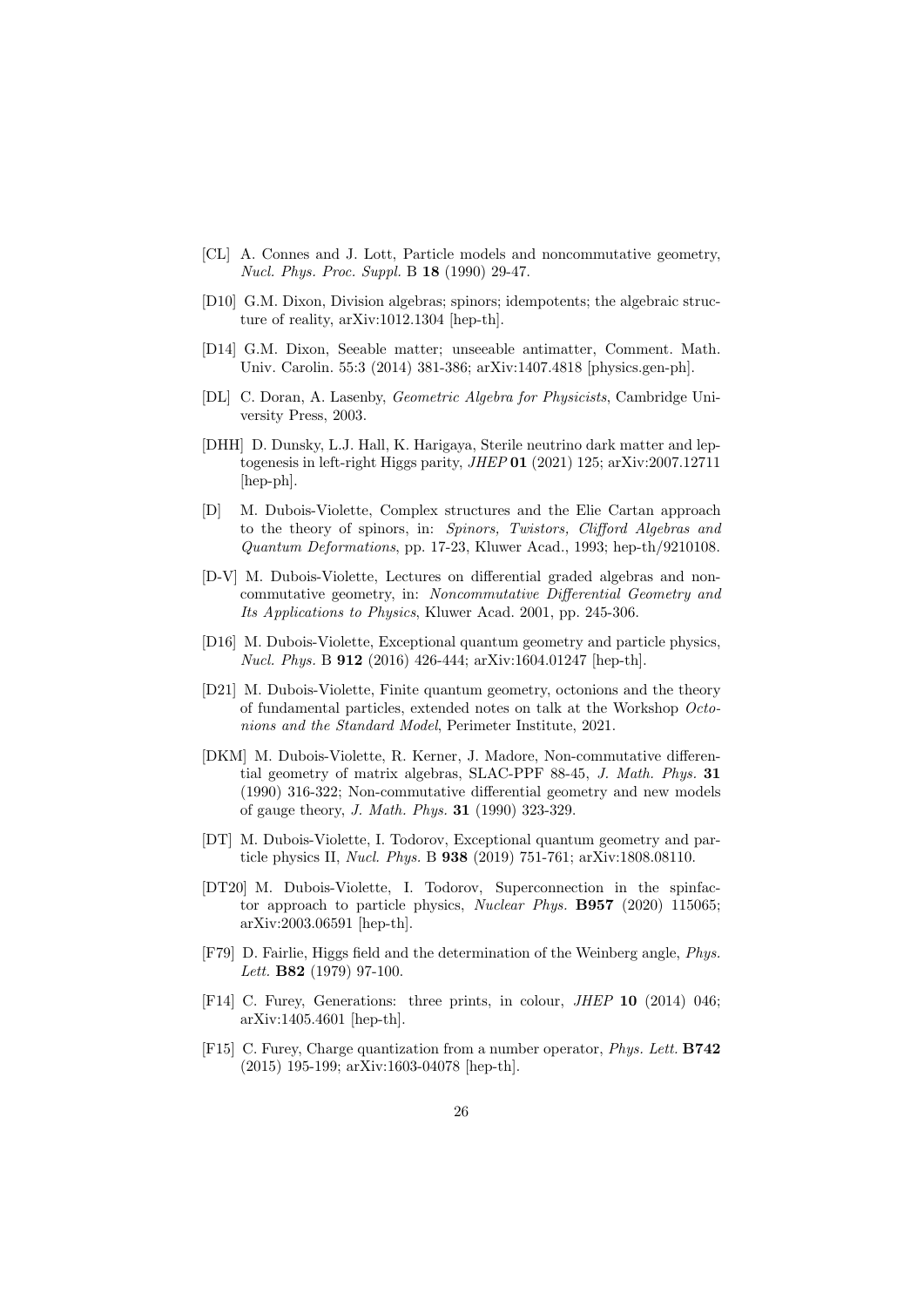- [F16] C. Furey, Standard model physics from an algebra? arXiv:1611.09182 [hep-th].
- [F] C. Furey,  $SU(3)c \times SU(2)L \times U(1)Y(\times U(1)X)$  as a symmetry of the division algebra ladder operators, Eur. Phys. J. C78 (2018) 375; arXiv:1806.00612 [hep-th].
- [F18] C. Furey, Three generations, two unbroken gauge symmetries, and one eight-dimensional algebra, Phys. Lett. B85 (2018) 84-89; arXiv:1910- 08395 [hep-th].
- [FH1] N. Furey, M.J. Hughes, One generation of standard model Weyl spinors as a single copy of  $\mathbb{R} \otimes \mathbb{C} \otimes \mathbb{H} \otimes \mathbb{O}$ , *Phys. Lett.* B (to be published).
- [FH] N. Furey, M.J. Hughes, Division algebraic symmetry breaking, talk at the Workshop Octonions and the Standard Model, PI, 2021.
- [GIS] J.M. Gracia-Bondia, B. Iochum, T. Schucker, The Standard Model in noncommutative geometry and fermion doubling, *Phys. Lett.* B 416 (1998) 123; hep-th/9709145.
- [GG] M. Günaydin, F. Gürsey, Quark structure and octonions, J. Math. Phys. 14:11 (1973) 1651-1667.
- [G] F. Gürsey, Color quarks and octonions, The Johns Hopkins Workshop on Current Problems in High Energy Theory, 1974; -, Octonionic structures in particle physics, Group Theoretical Methods in Physics, LNP 94, Springer, 1979, pp. 508-521.
- [H] R. Haag, Local Quantum Physics, Fields, Particles, Algebras, Springer, Berlin, 1993.
- [HH] L.J. Hall, K. Harigaya, Implications of Higgs discovery to the strong CP problem and unification, JHEP 10 (2018) 130; 1803.08119.
- [J] P. Jordan, Über Verallgemeinerungsmöglichkeiten des Formalismus der Quantenmechanik, Nachr. Akad. Wiss. Göttingen Math. Phys. Kl. I, 41, (1933) 209217.
- [JvNW] P. Jordan, J. von Neumann, and E. Wigner, On an algebraic generalization of the quantum mechanical formalism, Ann. Math., 36 (1934) 29-64.
- $[K]$  K. Krasnov,  $SO(9)$  characterization of the standard model gauge group, J. Math. Phys. 62:2 (2021) 021703; arXiv:1912.11282v2 [hep-th].
- [K21] K. Krasnov, Spin(8, 9, 10), octonions and the standard model, Talk at the Workshop: Octonions and the Standard Model, PI, 2021.
- [M] G.W. Moore, Quantum symmetries and compatible Hamiltonians, Notes for Physics 695, Rutgers Univ., December 2013 (267 p.).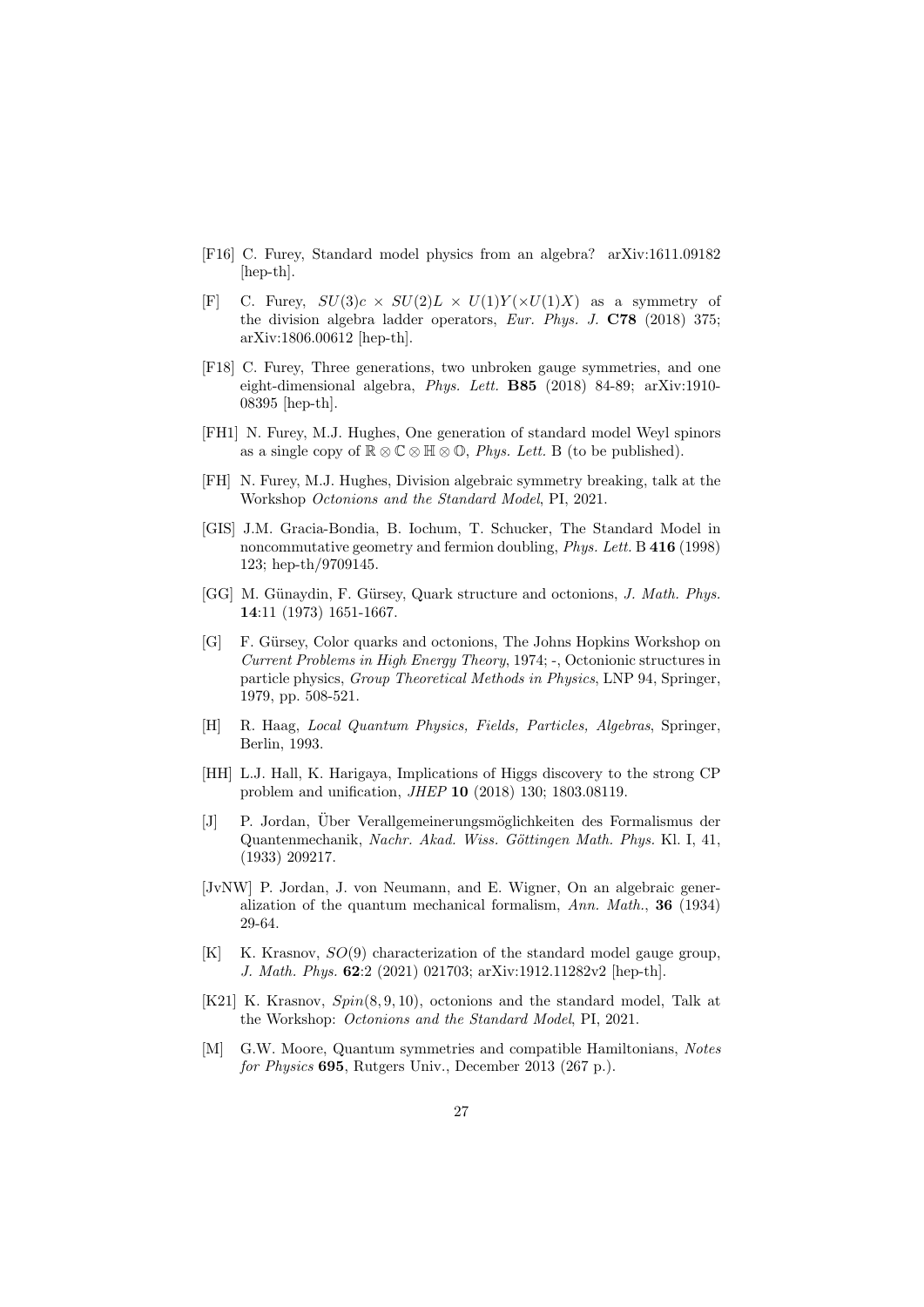- [MQ] V. Matthai, D. Quillen, Superconnections, Thom classes, and covariant differential forms, *Topology* 25 (1986) 85-110.
- [MP] R.N. Mahapatra, J.C. Pati, "Natural" left-right symmetry, Phys. Rev. D11 (1975) 2558-2561.
- [N] Y. Neeman, Internal subgroup prediction of the Goldstone-Higgs particle mass, *Phys. Lett.* **B81**:3-4 (1979) 309-310.
- [NS] J.D.H. van Nuland, W.D. van Suijlekom, One loop corrections to the spectral action, arXiv:2107.08485.
- [PS] J. Pati, Abdus Salam, Unified Lepton-Hadron Symmetry and a Gauge Theory of the Basic Interactions, Phys. Rev. D 8:4 (1973) 1240-1251.
- [Q] D. Quillen, Superconnections and the Chern character, Topology 24 (1985) 85-95.
- [R] G. Roepstorff, Superconnections and the Higgs field, J. Math. Phys. 40 (1999) 2698-2715; arXiv:hep-th/9801040.
- [S17] G. Senjanović, Is left-right symmetry the key? *Mod. Phys. Lett.* A 32 (2017) 173004; 1610.04209v2[hep-ph].
- [S16] M. Stener, Moufang Loops General theory and visualization of nonassociative Moufang loops of order 16, Uppsala University Thesis (2016).
- [T-MN] J. Thierry-Mieg, Y. Ne'eman, Exterior gauging of an internal symmetry and  $SU(2M)$  quantum asthenodynamics, *Proc. Nat. Acad. Sci* 79 (1982) 7068-7072.
- [T-M] J. Thierry-Mieg, Chirality, the missing key to the definition of the connection and curvature of a Lie-Kac superalgebra, *JHEP* 01 (2021) 111; arXiv:2003.12234.
- [T-M20] J. Thierry-Mieg, Scalar anomaly cancellation reveals the hidden algebraic structure of the quantum chiral  $SU(2|1)$  model of leptons and quarks, JHEP 10 (2020) 167; arXiv:2005.04754v2 [hep-th].
- [T11] I. Todorov, Clifford algebras and spinors, Bulg. J. Phys. 58:1 (2011) 3-28; arXiv:1106.3197.
- [T] I. Todorov, Exceptional quantum algebra for the standard model of particle physics, in: Lie Theory and Its Applications in Physics, V.K. Dobrev (Ed.), Chpt. 3, Springer Nature, 2020; 1911.13124 [hep-th]; -, Jordan algebra approach to finite quantum geometry, PoS (Corfu 2019) 163.
- [T21] I. Todorov, Superselection of the weak hypercharge and the algebra of the Standard Model, JHEP 04 (2021) 164; arXiv:2010.15621v3.